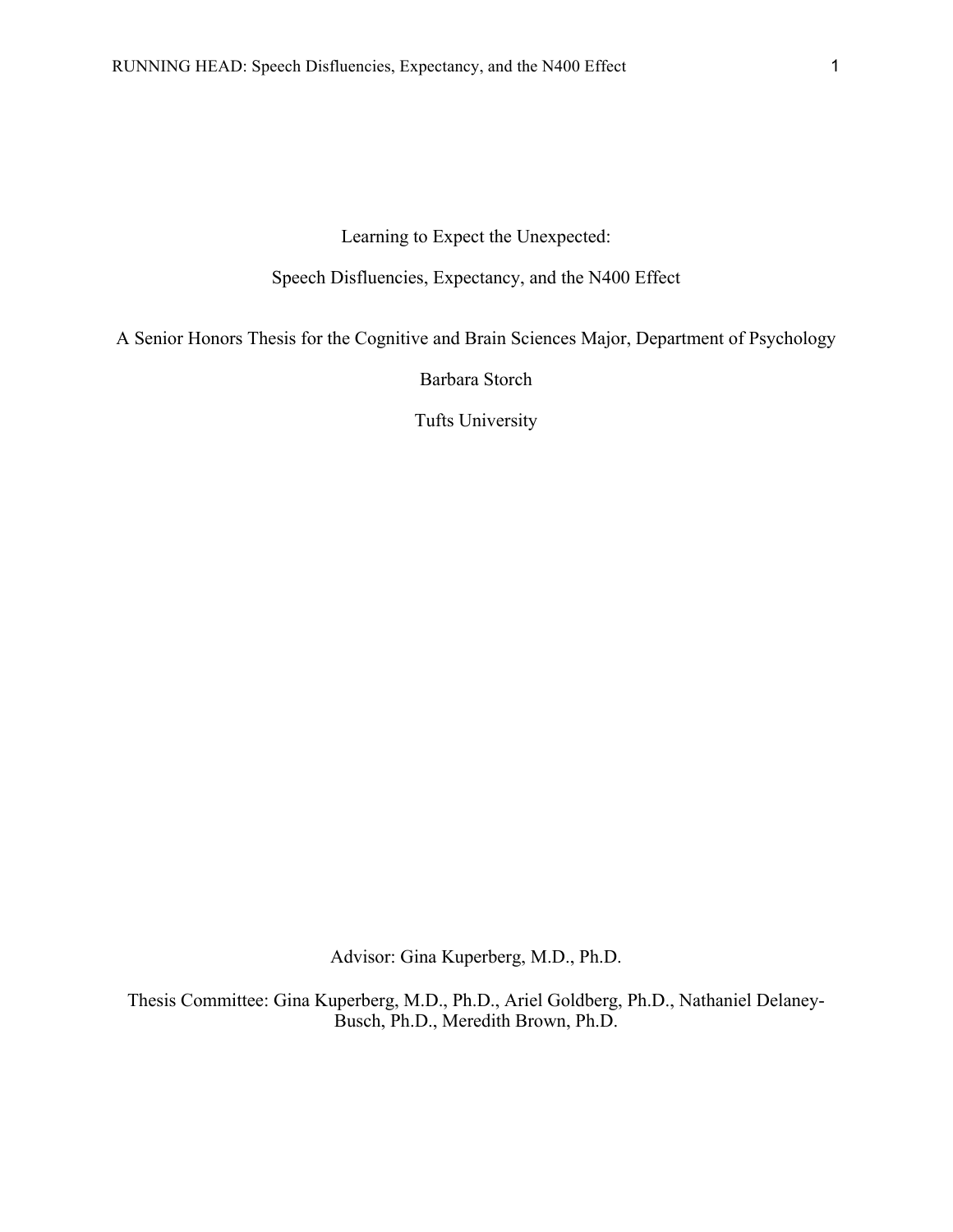### **Abstract**

Prior work has indicated that speech disfluencies are produced in a systematic fashion. Specifically, speakers are more likely to produce a speech disfluency before an unexpected word or phrase. This patterned production of disfluencies may lead listeners using disfluencies as a signal to "expect the unexpected" continuation (Arnold & Tanenhaus, 2011). Disfluencies have been shown to attenuate the N400 effect in previous studies (Corley, MacGregor, Donaldson, 2007). Additionally, prior research has shown that listeners can change the way they use disfluencies based on given prior knowledge about the speaker (Bosker et al., 2014). The present study aims to examine first whether people can learn if disfluencies are a reliable signal, and then to examine the nature of the attenuation of the N400 effect following disfluencies. We adopted a between-subjects design in which one speaker uses disfluencies reliably to signal an unexpected completion, one uses disfluencies in an unreliable, unsystematic fashion. The preliminary data reported here shows a statistically significant N400 effect of cloze, as well as a significant N400 effect of fluency. These results indicate a proof of concept of the classic N400 effect for cloze, and signals that listeners are utilizing disfluencies in a systematic fashion to aid in prediction, although the nature of that utilization is not yet clear. The present sample size is not large enough to fully examine both the interaction between expectancy and fluency as well as the between subjects manipulation, which is a limitation of the present results.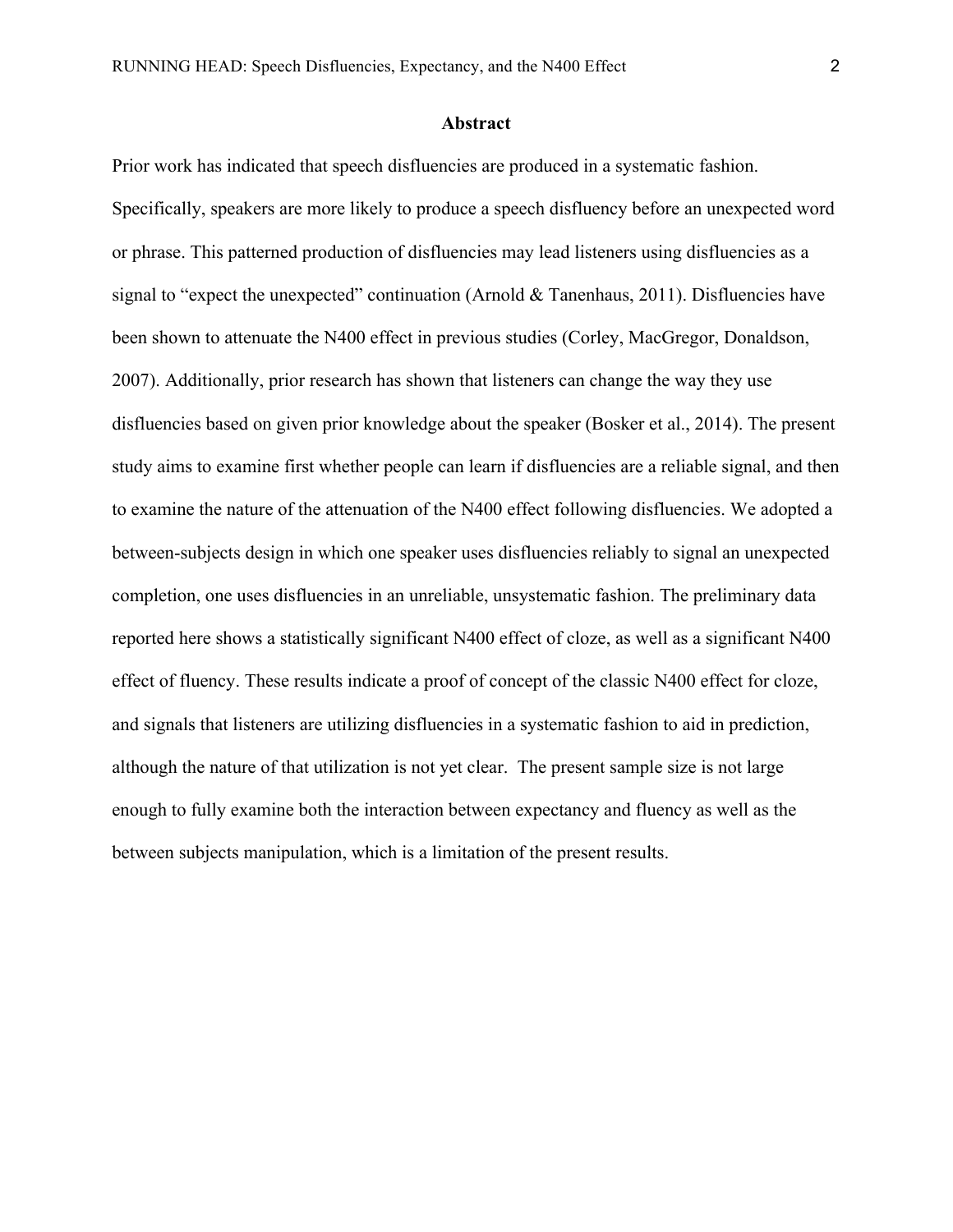## **Introduction**

 Prediction is a central feature of language comprehension. Having patterns and systems in linguistic contexts enables listeners to create predictions in order to comprehend and process language more efficiently. Instead of needing to construct an entirely new conversational schema with every novel piece of information the speaker provides (this can be at the word level, or the sentence level), listeners can create predictions about what speakers will say next. Kuperberg  $\&$ Jaeger (2016) discuss how conversation can occur fluently even in noisy environments *because* speakers are able to predict. Predictions are created by listeners based on the lexical and syntactic content of the latest information in the conversation, which creates a context-based internal representation. This internal representational state can in turn facilitate the processing of the information that does come in. In the present experiment, we focus on how speech signals like disfluencies (e.g. "um" and "uh") can influence how listeners make these predictions during comprehension.

Past research has indicated that speech disfluencies are produced in a systematic fashion. In particular, speakers are more likely to produce a speech disfluency before an unexpected piece of information than before a more highly expected completion or continuation (Beattie  $\&$ Butterworth, 1979). In other words, instances of speech with lower degrees of expectancy, or predictability, are likely to have higher instances of hesitations immediately preceding them. For example, say we have a sentence that begins "The man placed the sheet on the …". The most expected completion, or the completion with the highest *cloze probability*, would be the word "bed." However, the completion "clipboard" is still sensical, although has substantially lower cloze probability (is less expected). So, prior research has shown that speakers are more likely to produce a disfluency before words like "clipboard" rather than "bed." Perhaps when a listener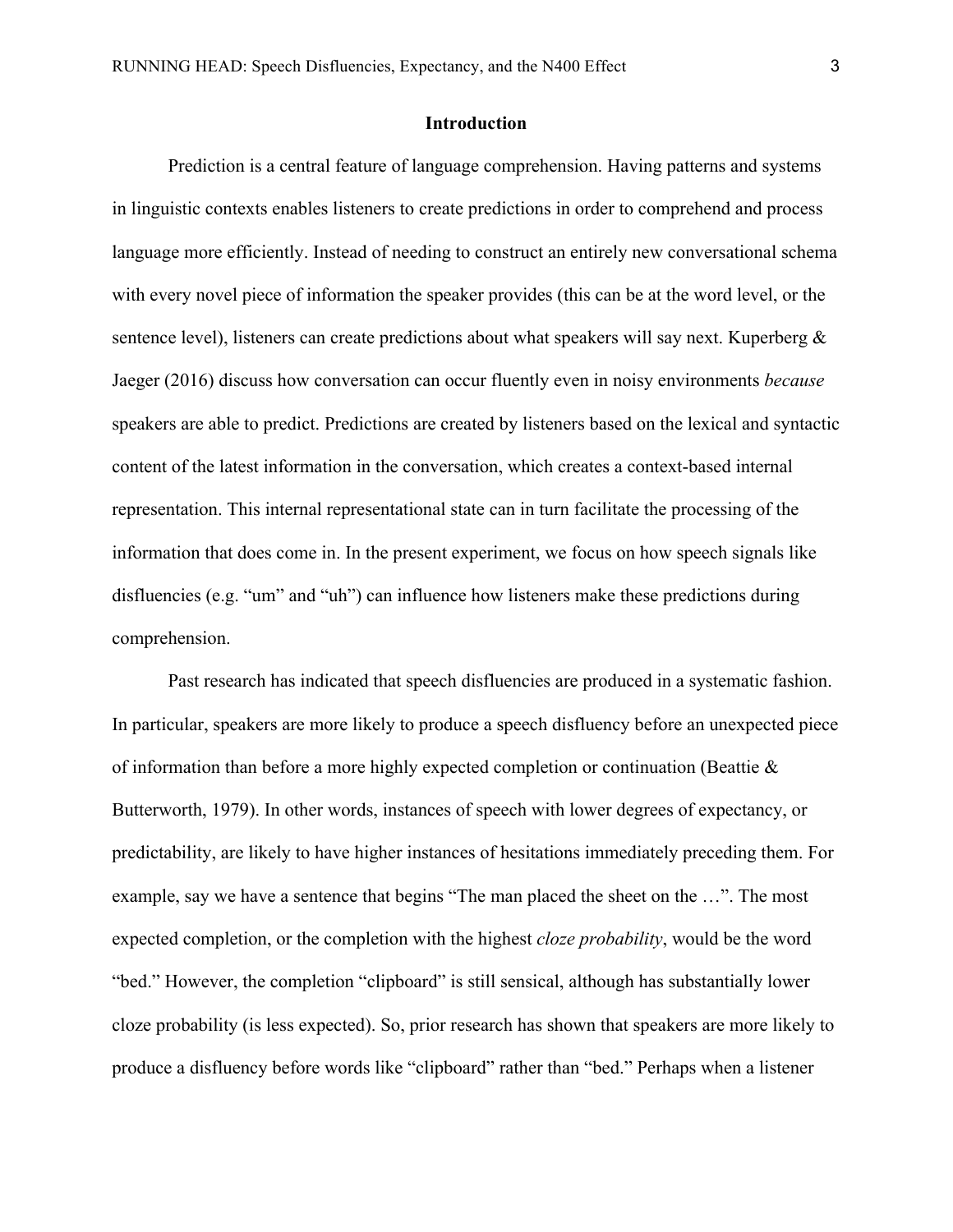hears a disfluency before the final word, they conceptualize that the speaker is having trouble retrieving something; they understand that the speaker still intends to hold the floor, but needs an extra moment to figure out what they are trying to say (Clark and Fox Tree, 2002). The listener can then infer both that they should not interrupt and that the speaker is having a word production challenge, so what they are about to say will most likely be unexpected or challenging.

Because speakers tend to produce disfluencies in a systematic pattern, listeners could potentially utilize the disfluencies as a tool for guiding predictions, thus facilitating comprehension. As disfluencies are much more likely to be produced before an unexpected completion, the disfluencies may actually serve as a reliable signal to the listener to expect an unexpected continuation. This "expect the unexpected" pattern has in fact been shown to be reliably produced in the eye-tracking literature. Arnold & Tanenhaus (2011) presented participants with a visual display containing four objects, and then gave them two instructional sentences about two of the objects in the display (for example "put the grapes below the candle."). The second of the instructional sentences was either fluent or contained a disfluency prior to the second object named. The second object either referred to the same object referenced in the first sentence, or something new (but still in the visual display). They found that in disfluent conditions, eye movements revealed a preference for discourse-new objects, whereas for fluent conditions there was an eye movement preference towards given objects. Thus, participants seemed to be showing a preference for discourse-new, or unexpected, items once they heard the disfluency. Bosker et al. (2014) performed a similar eye-tracking experiment, but showed participants a visual paradigm with high and low-frequency objects where they were asked, either fluently or disfluently, to click on an object. They again found that in the disfluent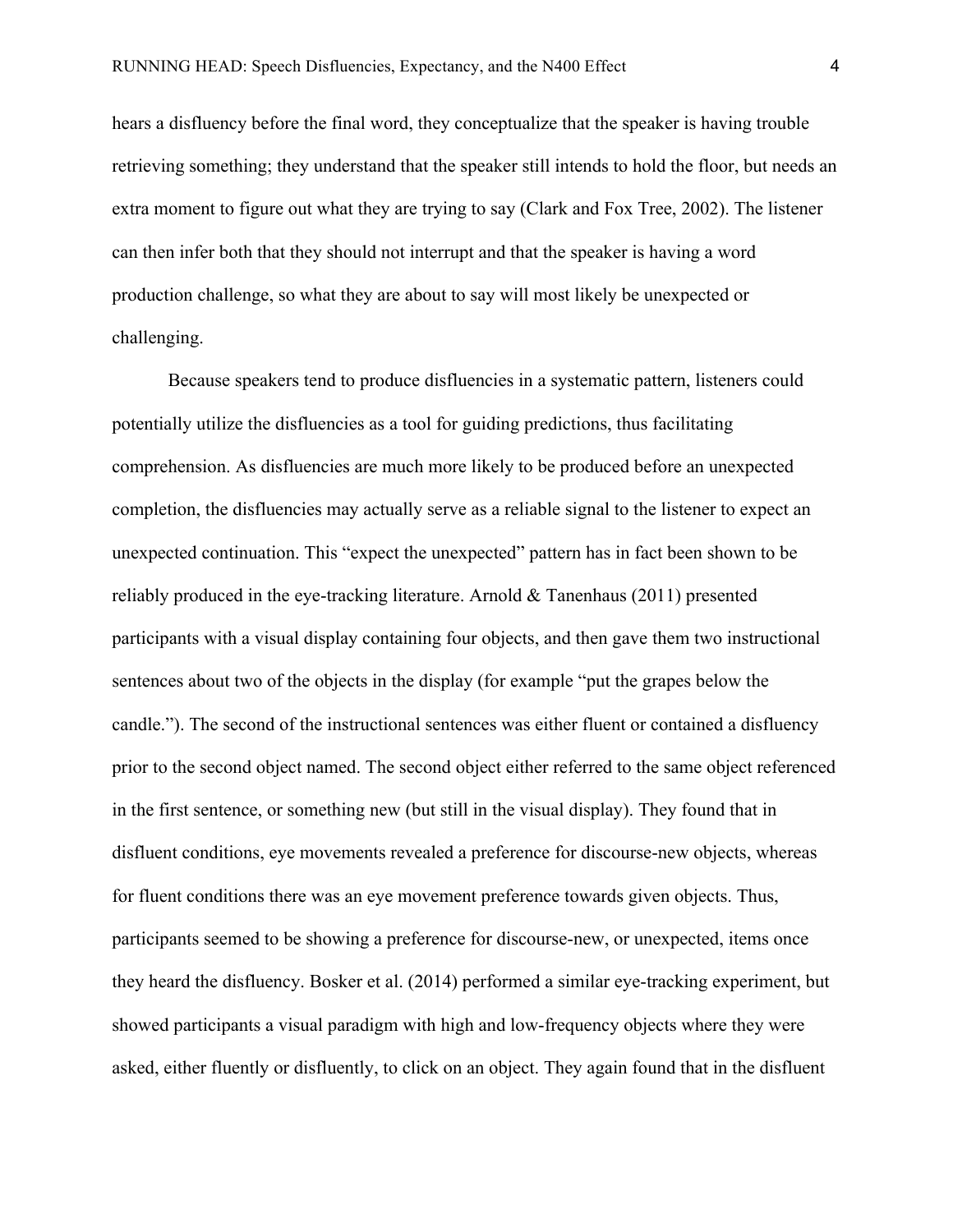conditions participants showed an anticipatory preference towards the low-frequency object. Both of these experiments show that listeners have a preference to anticipate something discourse-new, or unexpected, once they hear a speaker produce a disfluency.

This "expect the unexpected" pattern that listeners create upon hearing a disfluency has also been observed on the N400 ERP component. The N400 component is an negative-going event-related brain potential that is modulated by context and cloze probability: if an incoming word is highly supported by its context, the N400 amplitude is attenuated (Kutas & Federmeier, 2011). However, if an incoming word is not activated by the previous context, the N400 amplitude is larger. For example, a sentence such as "It was windy outside so the boy went to fly his kite" would produce an attenuated N400 amplitude, as "kite" (the predicted completion of this sentence) relative to some other less expected word like "balloon". The context so far has created a highly-constraining, very strong prediction for "kite". The word fits right in, and the listener does not have to do much work to integrate "kite" into their pre-existing context, because they have already begun the work of processing "kite" into their prediction before the completion arrived. In contrast, while still grammatically and linguistically sensible, the completion of "balloon" violates the strong prediction that the context of the sentence has created. The speaker therefore must work a little harder to integrate this unexpected new information, resulting in a larger, more negative-going, N400 peak. The N400 effect (the difference in amplitude between an expected and unexpected completion) is well documented across a variety of modalities (spoken language; written, visually presented language; signed language), and is a reliablyproduced effect that can be understood as as the extent to which semantic expectations were met during language comprehension (Kuperberg & Jaeger, 2016).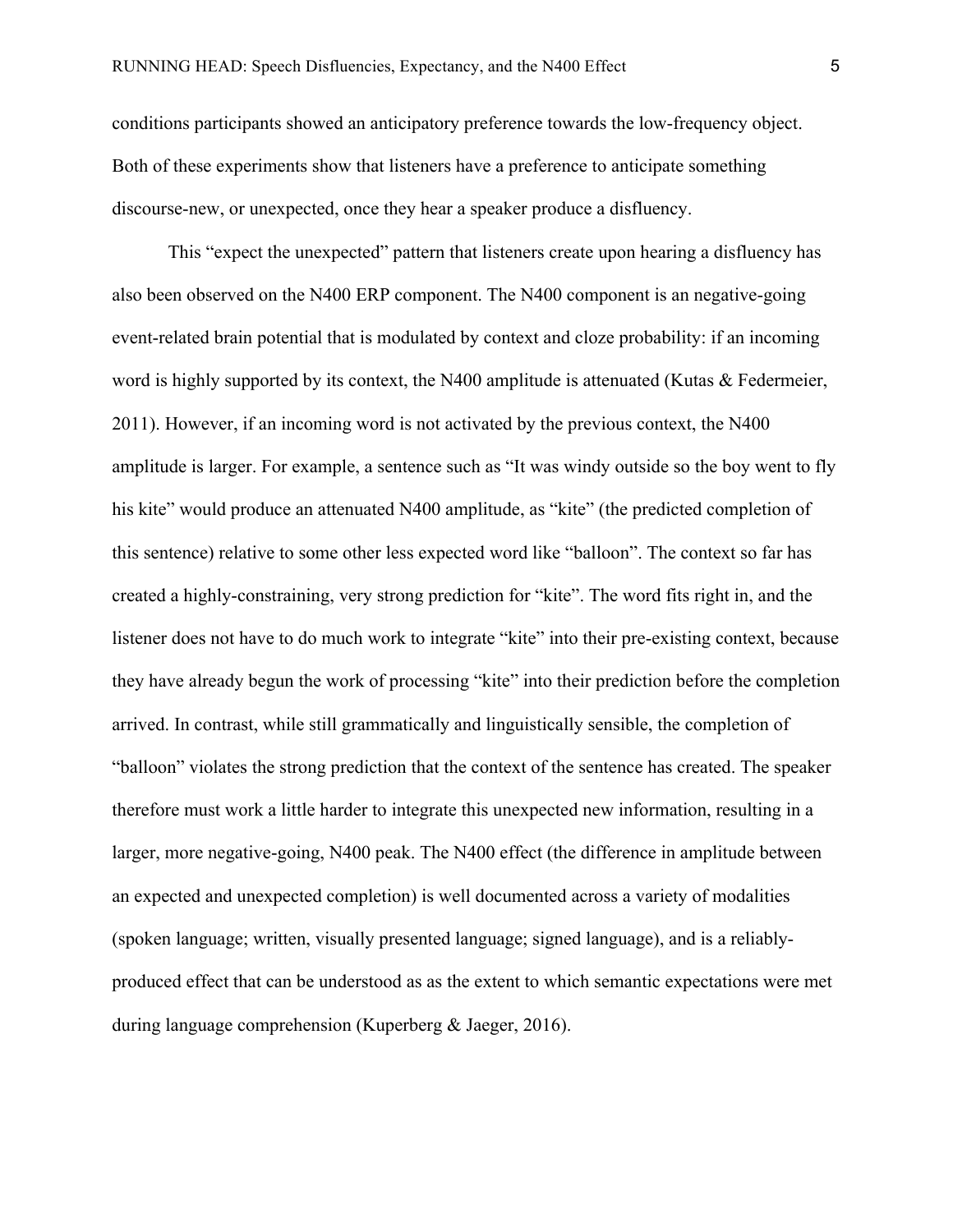The ERP literature, in addition to the eye-tracking literature, has also shown that listeners produce a disfluency-catalyzed "expect the unexpected" pattern, shown in this N400 effect. In particular, disfluencies produce an attenuation in a listener's N400 cloze effect. Corley, Macgregor & Donaldson (2010) found this attenuated N400 effect when a disfluency came before an unexpected word. This attenuation could result from having the "expect the unexpected" pattern, originally activated by the disfluency, fulfilled when the unexpected completion arrived. These results suggest there is perhaps a processing benefit that comes with having the "expect the unexpected" pattern fulfilled.

Additionally, the "expect the unexpected" pattern that is activated when a listener hears a speech disfluency can be mediated by the listener's knowledge of the speaker. Comprehenders seem to utilize disfluencies more during comprehension when they believe the disfluencies are more informative (Bosker et al., 2014). For example, Arnold, Kam, & Tanenhaus (2007) performed an eye-tracking study with familiar and unfamiliar pictures; however, in one experiment their participants were told that the speaker they would be listening to had agnosia. With this information, the preference towards an unexpected completion upon hearing a disfluency was greatly reduced. In other words, based on the prior information the listeners' had about the speaker, the "expect the unexpected" pattern was highly attenuated. Listeners changed what they would deem as challenging for a speaker to retrieve based on what they have been previously told about that speaker's abilities. Thus, the "expect the unexpected" bias is intertwined with the listener's' knowledge about what might be challenging for their particular speaker to retrieve. However, it is unknown whether listeners can implicitly adapt to the the informativeness of disfluencies when they are not given any speaker-specific information ahead of time. Can listeners still manage to reduce their "expect the unexpected" bias based not on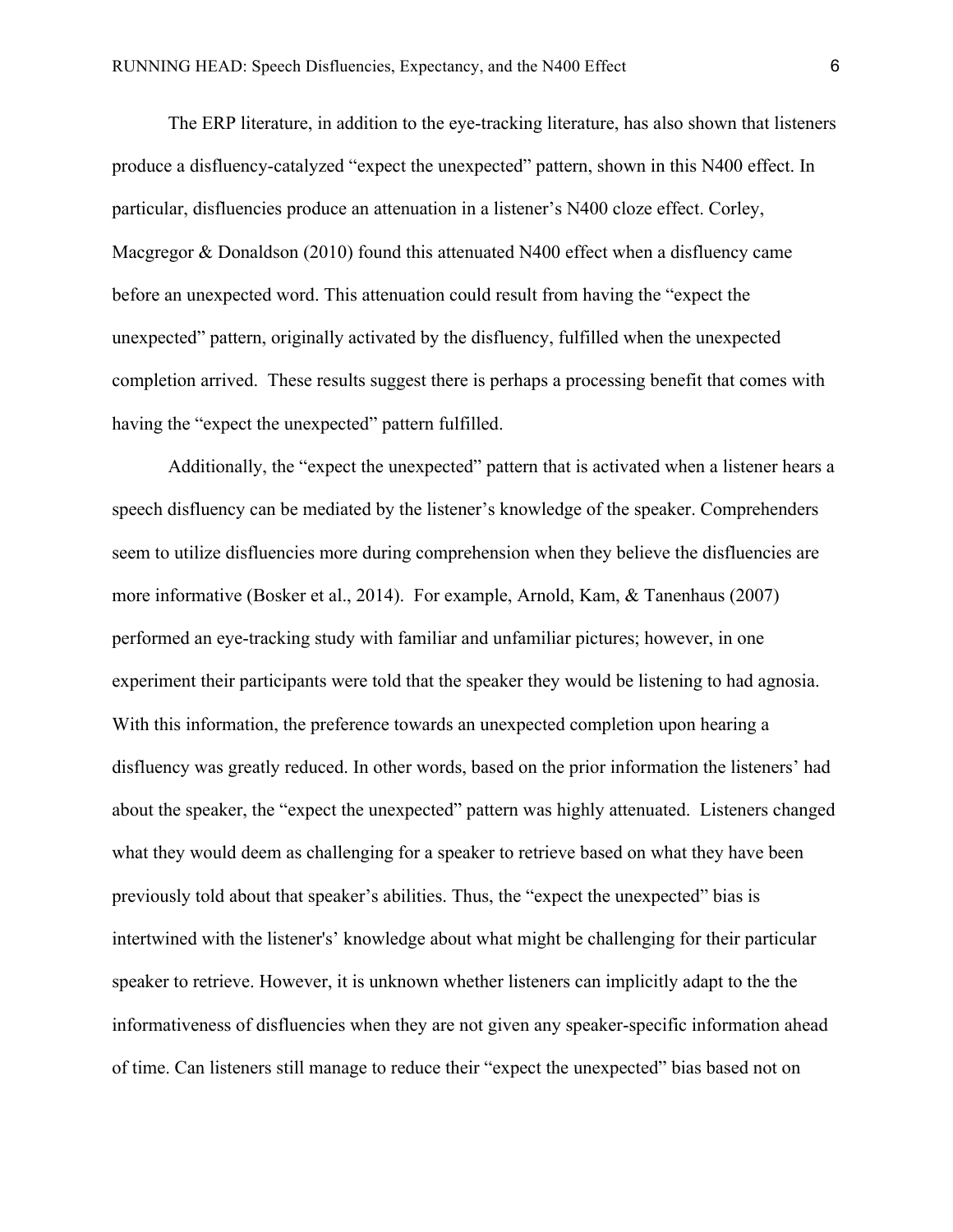prior information about a speaker's abilities, but rather their own experience with a particular speaker?

 The current experiment first aims to address this general interaction between expectancy and fluency. Both expectancy and disfluencies relate to on-line processing of language, and how one can create and update expectations in real time. Thus, throughout the current experiment, it is hypothesized that that disfluencies followed by a low-cloze word would have an attenuated N400 amplitude as opposed the N400 amplitude of disfluencies followed by a high-cloze word. Thus, the overall N400 cloze effect will be attenuated (the difference between the two conditions will be smaller) with the presence of disfluencies. If so, this would indicate that disfluencies are, in fact, a reliable and useful signal for listeners' in creating predictions in conversation. In addition to the N400 effect, this experiment also aims to address the effects of disfluencies on the late positivity effect, an effect elicited by unexpected words completing strongly constrained sentences (Federmeier et al., 2007). The addition of this component is a novel aspect of the study, as it aims to examine the interaction of disfluencies, expectancy, and sentential constraint

The current experiment also aims to address listeners' longer-term expectations about a speaker's reliability without any a priori knowledge about the speaker and their tendencies. In other words, it examines how listeners use information they learn about the speaker over the course of the experiment to create predictions. The literature, as described previously, has shown that individuals can change how they "use" disfluencies to create predictions depending on their knowledge of the speaker (Arnold, Kam, & Tanenhaus (2007). However, an important aspect of the aforementioned study is that listeners were told in advance about the speaker's conversational differences. They did not have to gauge this knowledge for themselves, and learn about the speaker over time, as might be the case in many real-world settings. To address this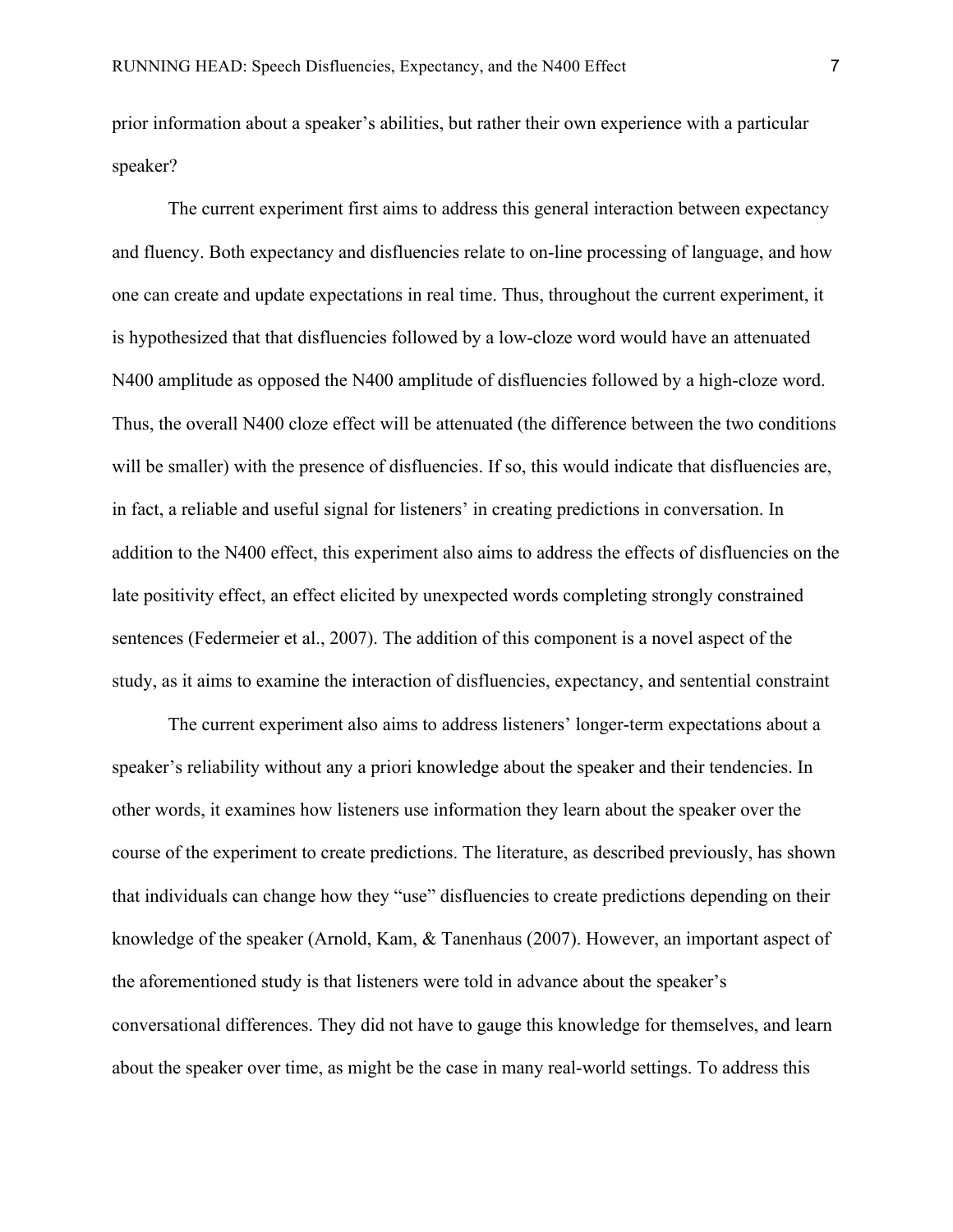limitation of the prior research, we performed a between-subject design where half of the participants hear a reliable speaker, who always uses disfluencies in front of the predicted lowerexpectancy words and not before highly predictable words. But, half of the participants hear a speaker who uses disfluencies 50 percent of the time in front of an expected word, and 50 percent of the time in front of an unexpected word. Neither group is told any information about the speaker in advance. We hypothesize that the participants who hear the unreliable speaker will gradually learn that the speaker is unreliable, and not utilize the disfluency to create the "expect the unexpected" pattern. Rather, the participants in this group will begin to almost ignore the disfluencies, as they are not being used systematically and in a conversationally relevant way. Thus, listeners who hear the unreliable speaker will perhaps produce classic N400 cloze effects without the attenuating factor of the disfluency, by the end of the experiment. However, listeners who hear the reliable speaker may begin to produce very attenuated N400 effects, as they learn that their speaker consistently uses disfluencies before an unexpected completion.

#### **Methods**

### **Construction of Stimuli**

Each participant heard 192 experimental sentences and 192 filler sentences. First, 128 highly constraining sentence stems were obtained (courtesy of Edward Wlotko). Then, a highly expected continuation and an unexpected but still plausible continuation was obtained for each stem. For example, a highly constraining stem such as "He put a clean sheet on the" would have the highly expected continuation of "bed" and the unexpected, yet plausible continuation of "sheet" (see Table 1 for further examples). Half of these unexpected words were then additionally placed inside different low-constraint stems, for a total of 64 low constraint,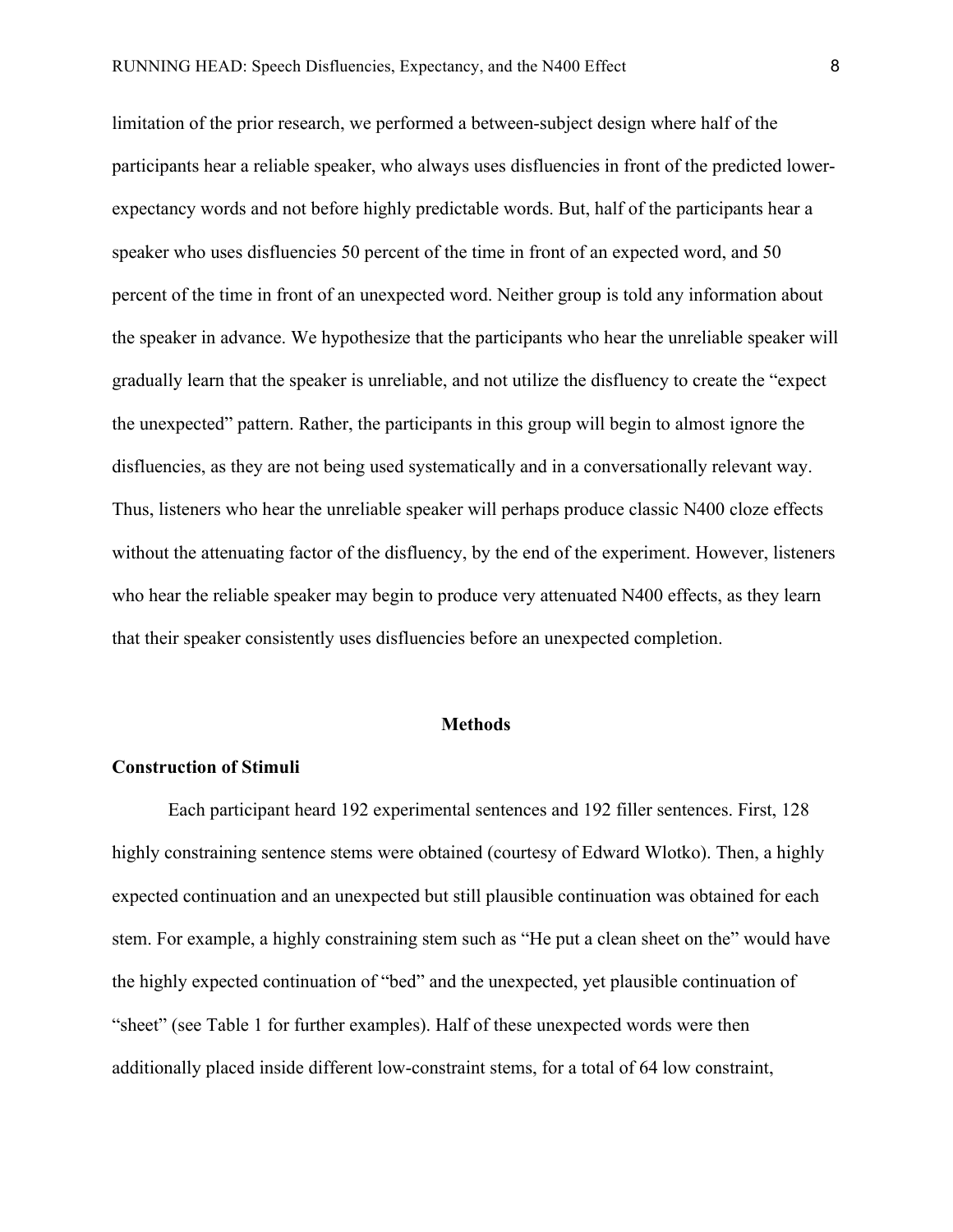unexpected but plausible continuations. For example, the highly constraining, unexpected sentence "As the weather got warmer, Anne started wearing her lighter jacket instead of her heavy winter *stockings*" had a low constraining, unexpected sentence with the same critical word ("Most men cannot understand why women wear *stockings*"). These 64 low-constraining sentences all had the same critical word as 64 of the high-constraint unexpected scenarios. Finally, we obtained 192 fillers each with an expected and an unexpected continuation (see Table 2 for the overall stimulus design).

#### **Stimulus Characteristics**

The context sentences (which would manipulate constraint) and the critical words (which would manipulate cloze) were both part of an existing stimulus set. The average cloze probability of the expected completions was 85.2%, and the average cloze probability of all of the unexpected completions was 3.28%. The critical words were approximately matched for phonological neighborhood, word frequency, number of phonemes, and number of syllables, using data from the English Lexicon Project's online database (Balota et al., 2007). Critical words were selected on an additional number of phonological characteristics, in order to ensure that any experimental result would not be able to be attributed to the prosodic cues of the previous words. Critical words starting with vowels (especially if they were preceded by 'the' or 'a'), liquids, and glides were avoided. The average cloze probability of the expected completions for the fillers was 63%, and the unexpected completions were created based off of the existing normed stems within the guidelines of the phonological criteria described above.

## **Splicing**

Each highly constraining sentence was recorded six times, and then spliced together to create the final stimulus set (please see Table 3 for a detailed schematic). The recording software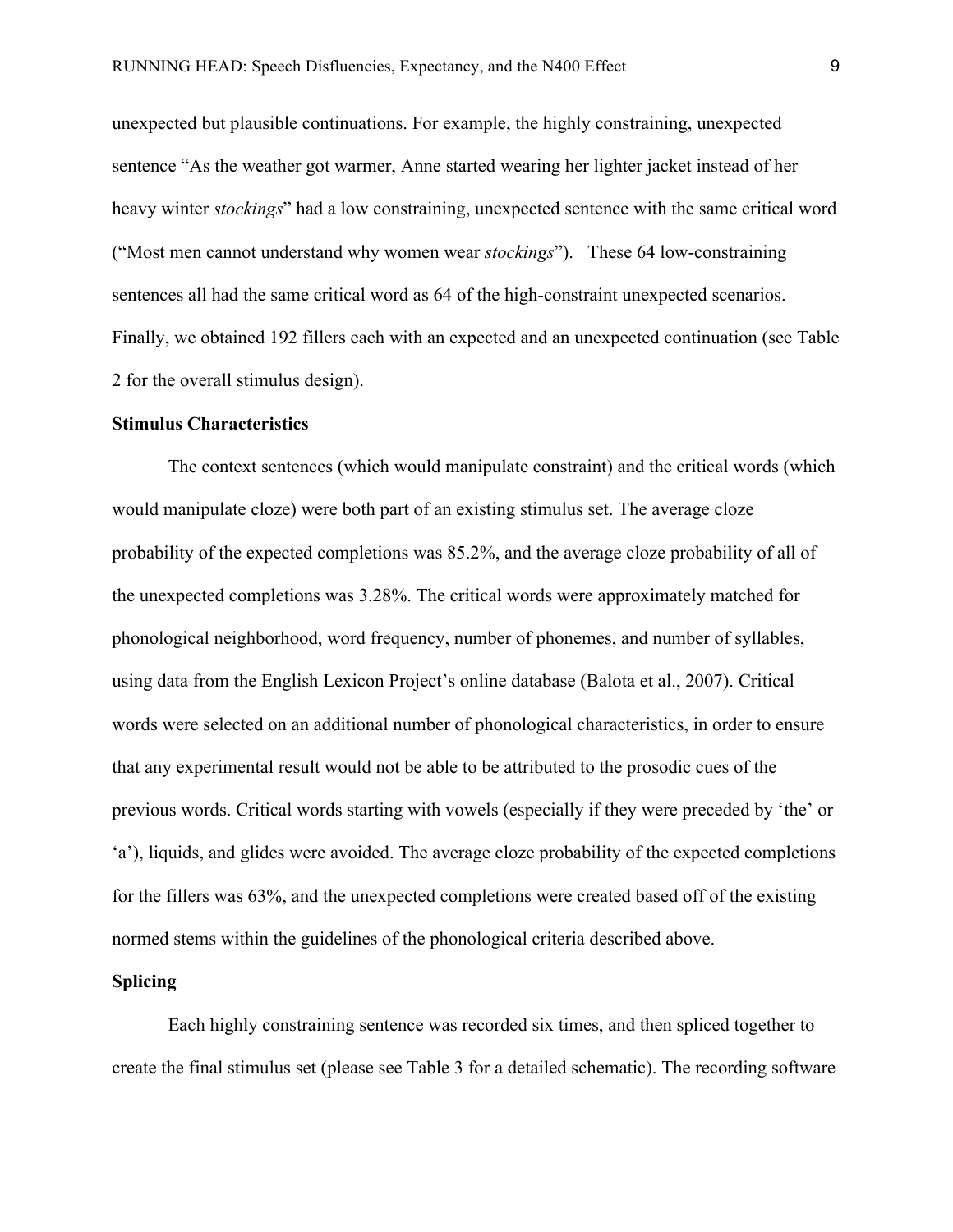used was Audacity, and the sentences were all recorded by a single speaker in a sound-proof room. Praat software (Boersma & Weenink, 2010) was used to splice the recorded sentences together. In the recording session, the speaker first read the context up until the critical word, and in place of the critical word said a filler word; this context was read twice, once fluently and once disfluently. In splicing, these sentences were used to extract the disfluency and the syllable before it for disfluent conditions. This would ensure that the disfluency used was the same across expectancy, and that contexts of the sentence weren't getting any subtle effects from either the upcoming disfluency and/or the upcoming critical word. The next two sentences were fluent sentences, one with the expected and one with the unexpected completion. In splicing, these two sentences were used to extract the sentence final critical words (the expected and the unexpected completion). The final two sentences were both disfluent, again one with the expected and one with the unexpected completion. In splicing, either the the disfluent-unexpected sentence or the disfluent-expected sentence was used as the sentence stem (Please see Table 3 for a full schematic of the splicing). Half of the filler sentences throughout the experiment were also spliced, to ensure that there was no systematic listener bias that came from hearing only the critical sentences being spliced.

### **Lists and Subsets**

Utilizing the final set of recorded stimuli, the stimuli were distributed among four distinct lists. The four high-constraint conditions were distributed pseudorandomly across these four lists in a counterbalanced manner. List assignment for these stimuli was first constrained in order to also counterbalance the low-constraint conditions, which were only available for half of the stimuli. Each low constraint unexpected sentence was placed in the same list as the corresponding high constraining unexpected sentence. For example, the highly constraining "He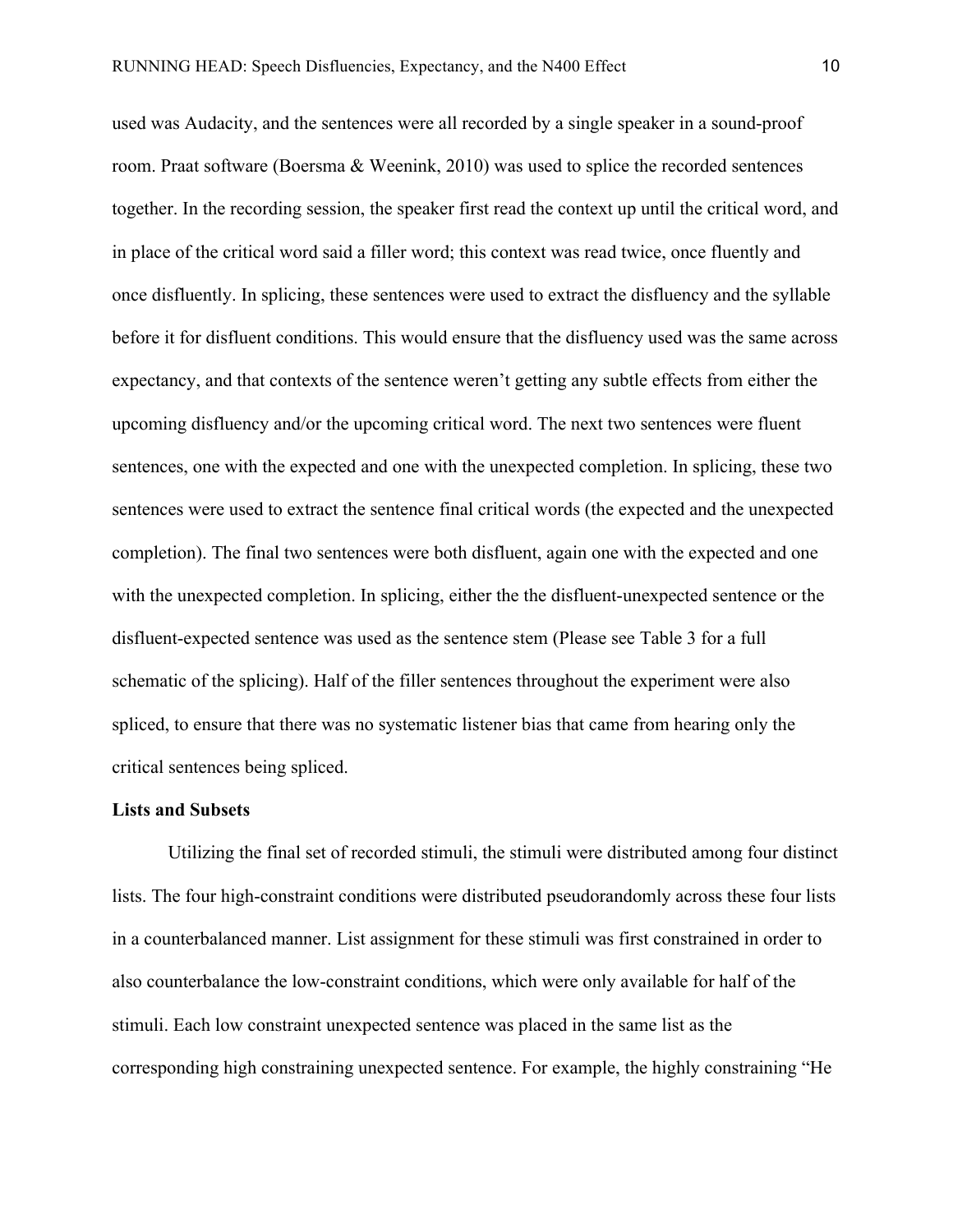put a clean sheet on the bed" as a fluent condition would be in the same list as the disfluent low constraint "In his haste, the young man had forgotten to sign the uhhh clipboard." The remaining condition of "He put a clean sheet on a the clipboard" was assigned to a different list, to minimize repetitions within lists.

List assignment was also constrained to minimize potential effects of repetitions; within the highly constraining condition and the filler items, there was some final-word repetition both within and between conditions. To address repetitions (there were some repetitions within high constraint, low constraint, and filler sentences, as well as some repetition across the conditions), the highly constraining repetitions were distributed first to ensure that there were not repetitions of those within the same list. Additionally, any low-constraint item that had the same critical word as a highly constraining item within the same list always appeared later in the experiment than the corresponding high-constraint item, since processing of low-constraint items should be less affected by word repetition effects than high-constraint items. After these steps, the rest of the high constraining words were distributed randomly throughout the lists to ensure the appropriate number of sentences was in each list. This process of list creation was done six times, for a total of 24 distinct lists (one for each participant in each group), to ensure that each participant saw a different composition and order of stimuli in a manner that still remained counterbalanced.

Finally, fillers were added to each list in a manner that would reflect the between-group manipulation of the reliable and unreliable speaker. A version with reliable fillers and a version with unreliable fillers was created for each list, such that each of the 24 participants in the reliable group would see the exact same experimental items as the corresponding participant in the unreliable group. Half of the total of 192 filler sentences contained disfluencies. For the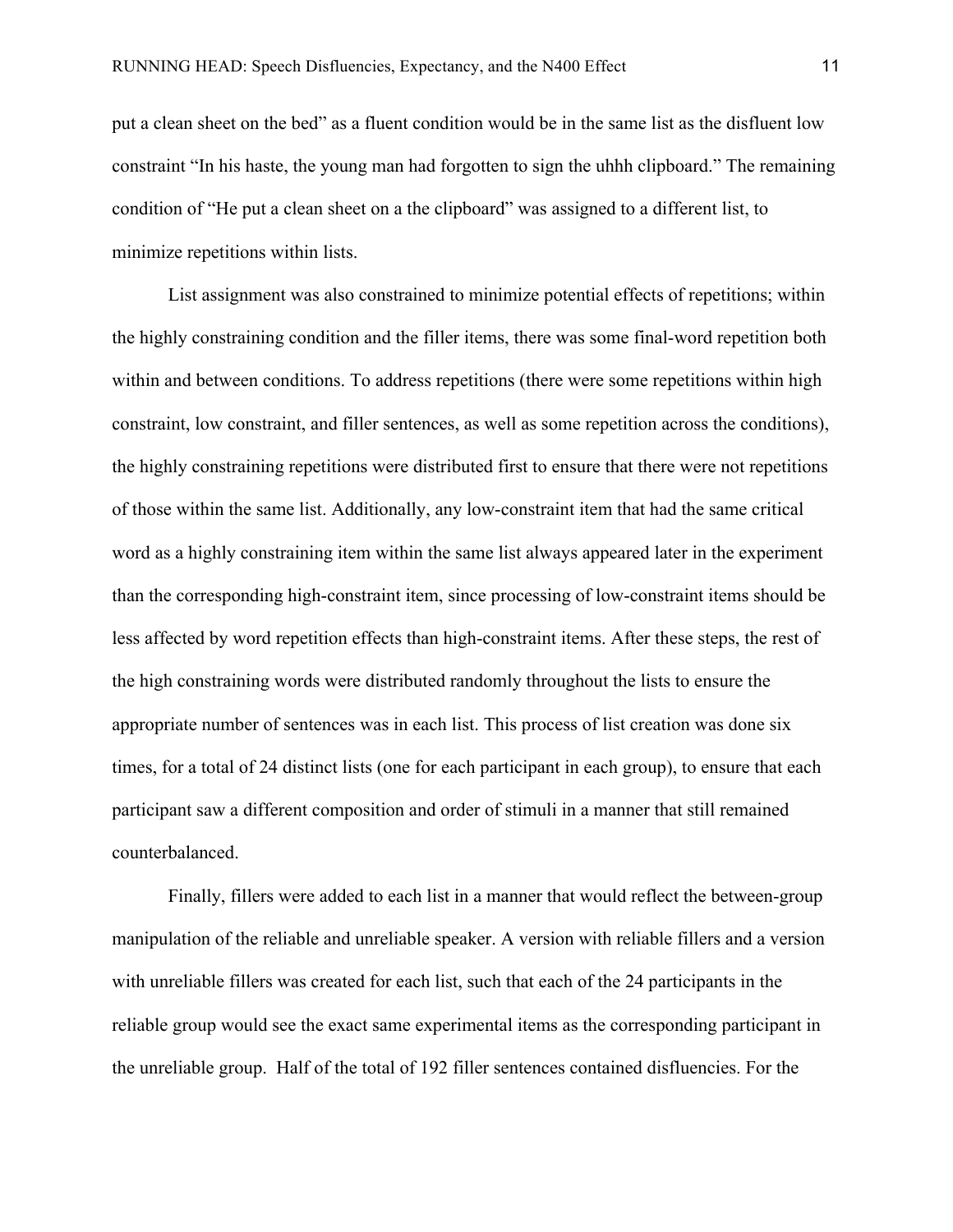reliable group, in the 96 disfluent sentences, all disfluencies preceded unexpected words. This is in-line with the literature showing that disfluencies are typically used by speakers in front of an unexpected completion, so that listeners may use them to create the "expect the unexpected" pattern. In the unreliable group, 48 disfluent sentences had a disfluency before an unexpected word, and 48 had a disfluency before an expected word. This would ideally influence the creation of the "expect the unexpected" pattern by not giving listeners' a systematic input from which to create predictions. In total, there were 24 total lists, each of which had a reliable and an unreliable version; the versions contained the exact same experimental items, and the only difference was the disfluency manipulation described above.

# **Participants**

For this preliminary reporting of data, a group of eight Tufts undergraduate students between the ages of 18 and 22 participated in the ERP study. Every participant had normal or corrected to normal vision, no history of hearing problems or current hearing problems, and no history of head trauma. All participants were right-handed, native English speakers with no history of, psychiatric disorders, learning disorders, or neurological disorders. Each participant provided informed consent according to the requirements of the Institutional Review Board of Tufts University, and received hourly compensation for their time.

### **Experimental Procedure**

Participants sat in a quiet room with a single, dim light and listened to the stimuli over a pair of headphones. Volume was kept consistent for all participants except for one, who requested an increase in volume which was documented. The entire experiment was self-paced, and began with the showing of a 500ms fixation cross with the playing of the sentence. The participants were asked to keep their eyes steady on the fixation cross while listening to the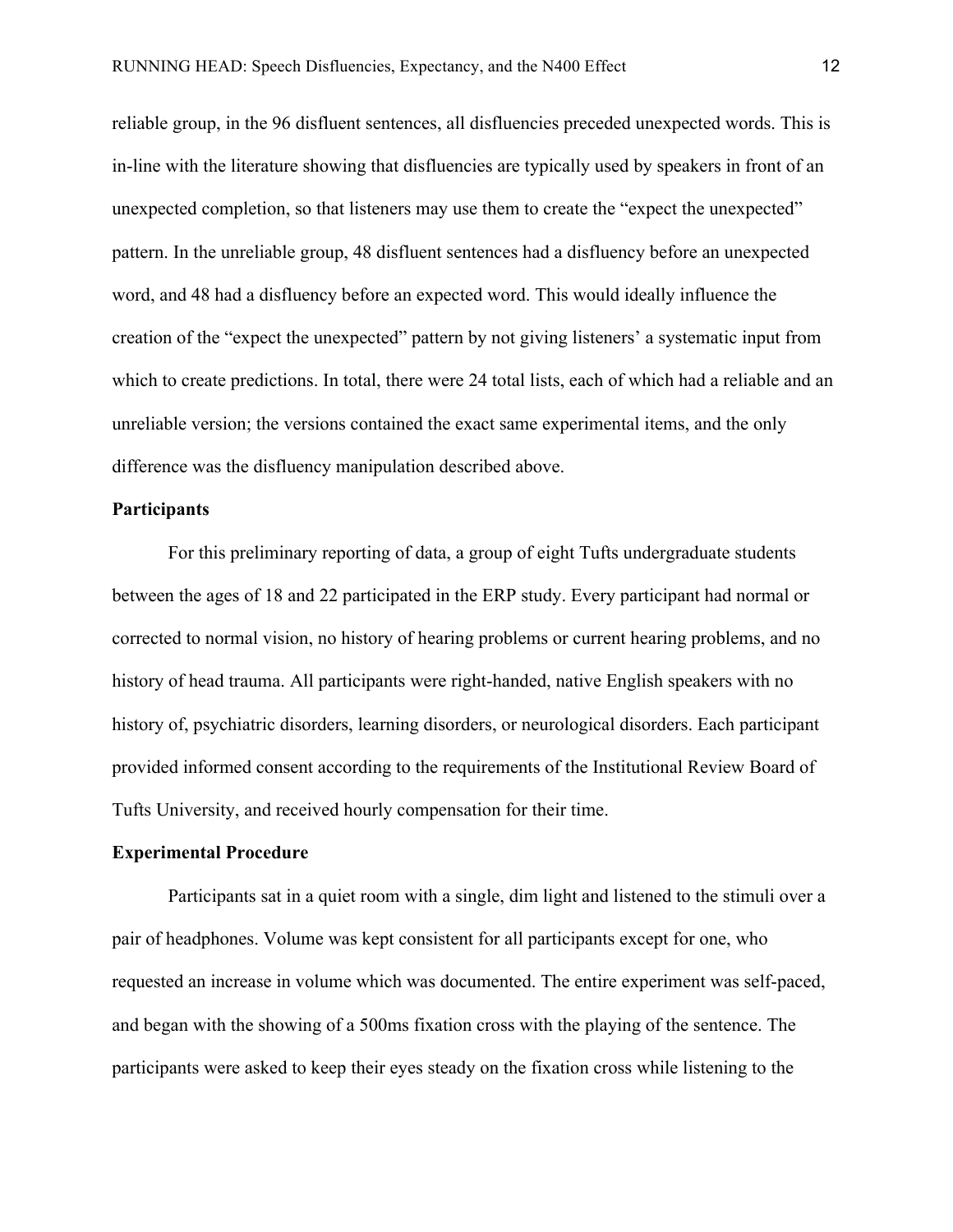sentences, in order to attempt to reduce any sort of head movement, eye movement, blocking, or blinking artifacts. After hearing the sentence, participants were occasionally asked to answer a Yes/No comprehension question; these comprehension questions had to do with the content of the previous sentence, but required enough reasoning to hopefully ensure that the participant was paying full attention. These comprehension questions were not used to collect any data other than information about the engagement-level of the participants. The participant was then shown a blink sign, and could decide when to continue to another sentence.

#### **EEG Recording**

A 29 electrode elastic cap was used to collect the data (Electro-Cap International Inc., Eaton, OH). Additional electrodes were placed on both the left and right mastoid area (behind each ear), below the left eye, and on the outer canthus of the right eye. For data collection, the electroencephalography (EEG) signal was referenced to the left mastoid. When setting up each participant, impedance was kept below 5 kΩ for all scalp electrodes, below 2.5 kΩ for each mastoid electrode, and below 10 k $\Omega$  for the two eye channels. An Isolated Bioelectric Amplifier System, Model HandW-32/BA (SA Instrumentation San Diego, CA) was used to amplify the EEG signal with a bandpass of 0.01 to 40 Hz; the signal was continuously sampled at 200 Hz by an analog-to-digital converter. The stimuli and behavioral responses were monitored simultaneously by a digitizing computer, as well as a researcher to ensure optimal focus and blinking throughout the experiment. Trials were rejected if they contained missing data, a blink, large head movements, or a "blocked" electrode. We also filtered the data with a low-pass butterworth filter at 30 Hz, and normalized the amplitude data for each participant using the average of 200 known 10-microvolt calibration pulses.

**Statistical Analysis**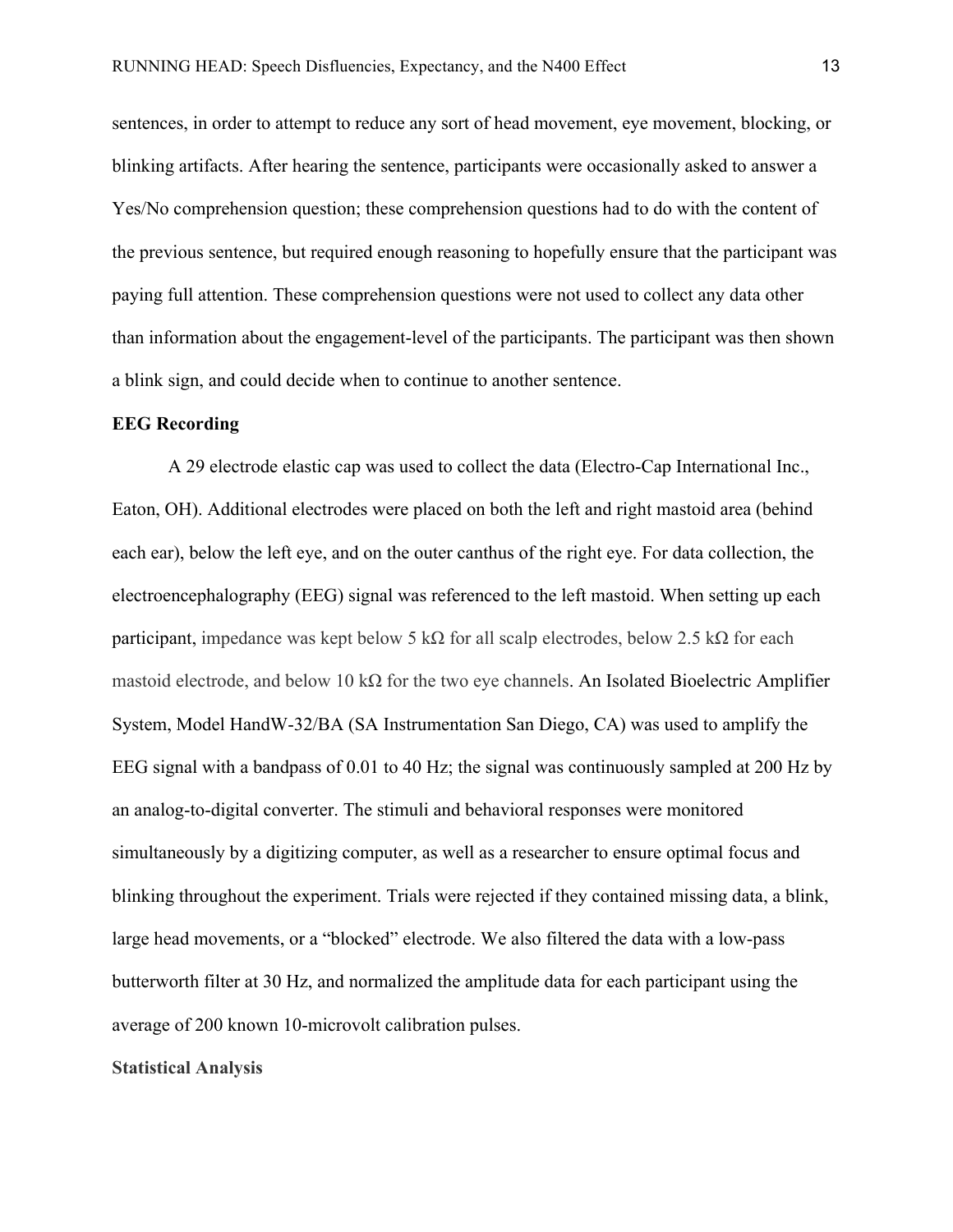Following artifact rejection, EEG responses were time-locked to the critical words in the experimental sentences. The responses were averaged across each participant using the time window of 300-500ms to examine the N400 effect, and were referenced to the average of the left and right mastoid. Two main sections of the scalp were used to examine how the N400 varied across the scalp, averaged over the electrodes within those sections. A repeated-measures ANOVA was used to examine both the central mid-region and the parietal mid-region

 In the repeated-measures ANOVA, the within-subjects variables were Expectancy (expected, unexpected completion) and Fluency (fluent, disfluent sentence). Alpha was set at 0.05 for all of the tests.

### **Results**

The grand-average ERP-waveforms for the main effect of expectancy are shown are shown in Figure 1. The main effect of fluency is shown in Figure 2.

### **Behavioral Data**

Throughout the experiment, participants were asked to randomly respond to Yes/No comprehension questions to ensure a high level of focus on the task at hand, as well as general understanding of the task. Each participant scored over 90% of the comprehension questions correctly  $(M = 97.6, SD = 0.03)$ . This high proportion of correct answers allows inference that all participants were engaged in the task at an appropriate level throughout the experiment.

#### **N400: 300-500ms**

The N400 component was maximal over two mid-regions of the scalp: the central midregion and the parietal mid-region. Repeated measure ANOVAs in both the central mid-regions and parietal mid-regions showed significant main effects of expectancy (central mid region: F(1,  $7) = 24.97$ , p = 0.002; parietal mid region: F(1,7) = 20.69, p = 0.003). For the parietal mid-region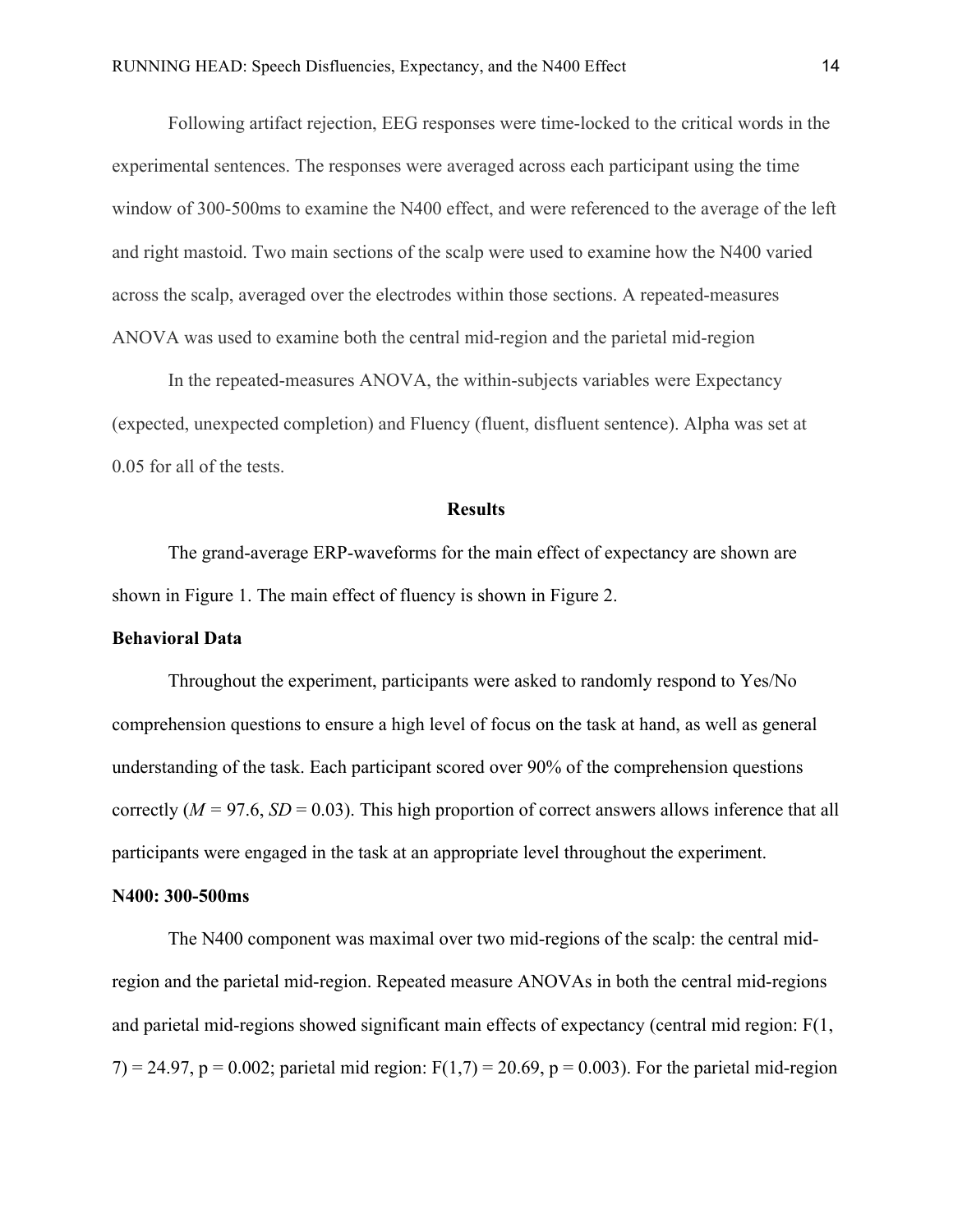only, there was also a significant main effect of fluency  $(F(1,7) = 8.18, p = 0.024)$ . At this time, the interaction of expectancy and fluency did not reach significance, a result that was most likely influenced by the current small sample size. However, a Bayesian Repeated Measures ANOVA was also conducted. The Bayes factor of M for the interaction between expectancy and fluency compared to the null model was 4.880 (interaction) compared to 0.005 (null)for the parietal midregion.

## **Discussion**

 As a proof of concept and a reliable replication of past work, the current data do show a significant N400 cloze effect for the central mid-region as well as the parietal-mid region. This effect, while not directly informative about the role of speech disfluencies on the N400 effect, does serve the function of showing that the stimuli themselves do reliably manipulate cloze; even with the current small sample size, the N400 cloze effect is robust and statistically significant for the central mid-region as well as the parietal mid-region.

 This study in particular aims to address how individuals can change the way they utilize disfluencies to create predictions based on information they learn about a speaker over the course of the experiment through a between-groups design. While the study currently does not have a large enough sample size to examine the between-groups manipulation, we did perform analysis on a nested aim of this study, which was to examine how disfluencies modulate the "expect the unexpected" pattern. We expected the N400 amplitude to be attenuated when a disfluency preceded a high-cloze word, as opposed to the N400 amplitude of a low-cloze word preceded by a disfluency (Corley, MacGregor, & Donaldson, 2007). While the interaction between expectancy and disfluency did not reach statistical significance for the current sample size, the factor of fluency itself did reach statistical significance for the parietal mid-region. This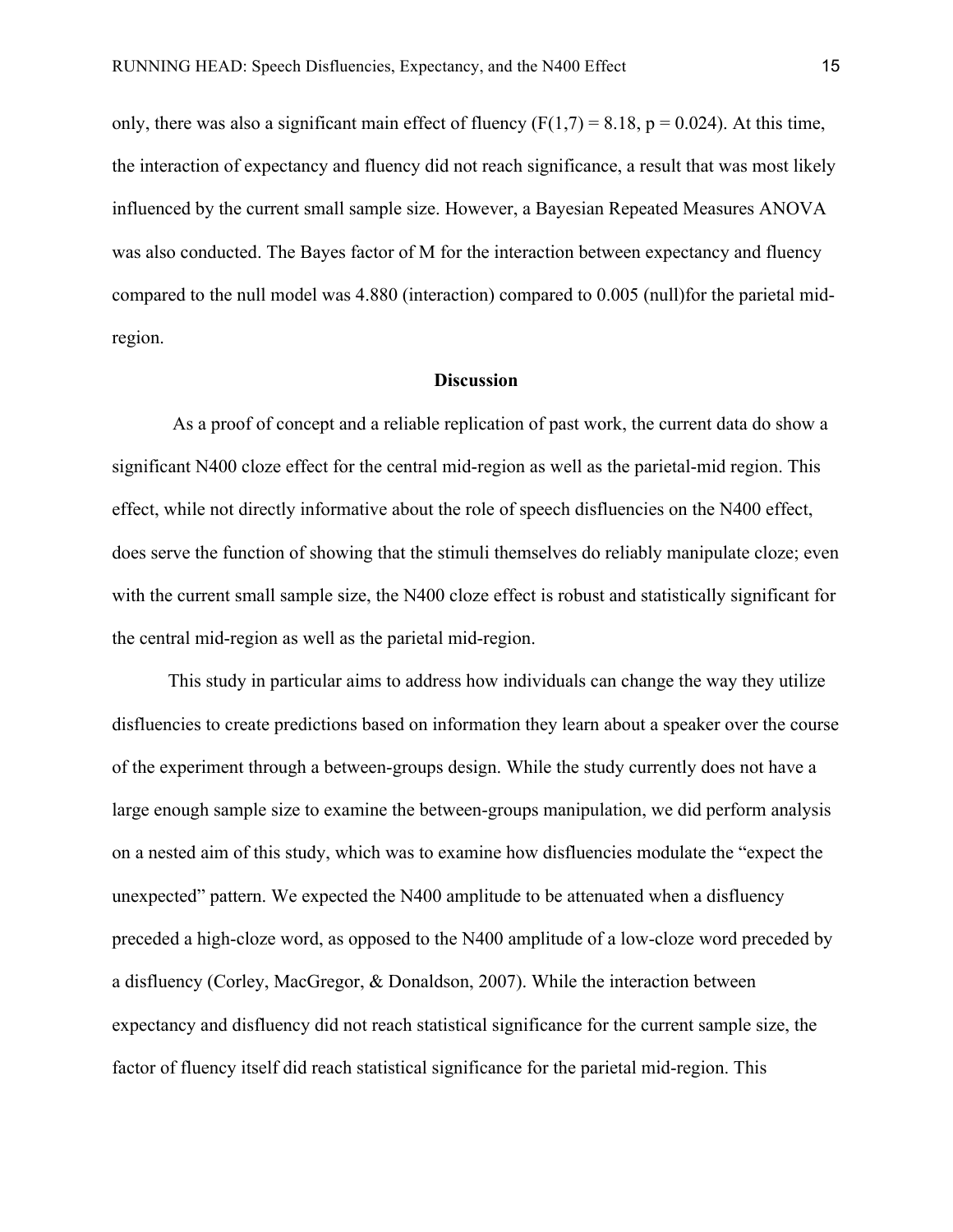significance again provides somewhat of a proof of concept that for the N400 effect, disfluencies do affect processing. While the nature of that influence is not yet clear, the significant result does imply that listeners are utilizing disfluencies somewhat systematically to make predictions.

 Currently, although the interaction between expectancy and fluency is not at a level of statistical significance, for the parietal mid-region (the same location for which disfluency itself was a significant factor), the data was also preliminarily analyzed by estimating a Bayes factor utilizing the Bayesian Repeated Measures ANOVA. The Bayes Factor of M reveals that an interaction between disfluency and expectancy seems to be roughly four times more probable than the null hypothesis, or a complete lack of interaction. A Bayesian analysis addresses not the binary cutoff of significance that the p-value often implies, but rather the probability that the data is reflective of the alternative hypothesis rather than the null hypothesis. In other words, a Bayesian analysis addresses how likely it is that one's experimental manipulation is driving the results over the likelihood of the null hypothesis driving the results given the data that was collected (Jarosz & Wiley, 2014).

An estimated Bayes factor (null: alternative) reported that the data were in favor of the alternative hypothesis of an interaction of fluency and expectancy. This shows that there is a higher probability, at the moment, of the interaction between fluency and expectancy driving the results. These data, although not conclusive, do perhaps suggest that the predicted "expect the unexpected" result will in fact be produced; disfluencies will serve to lead speakers to create predictions about an upcoming unexpected word, which will attenuate the typical N400 cloze effect.

 At present, although there is not enough evidence to examine the group effects for reliability, we would expect a large fluency and expectancy interaction for the reliable group.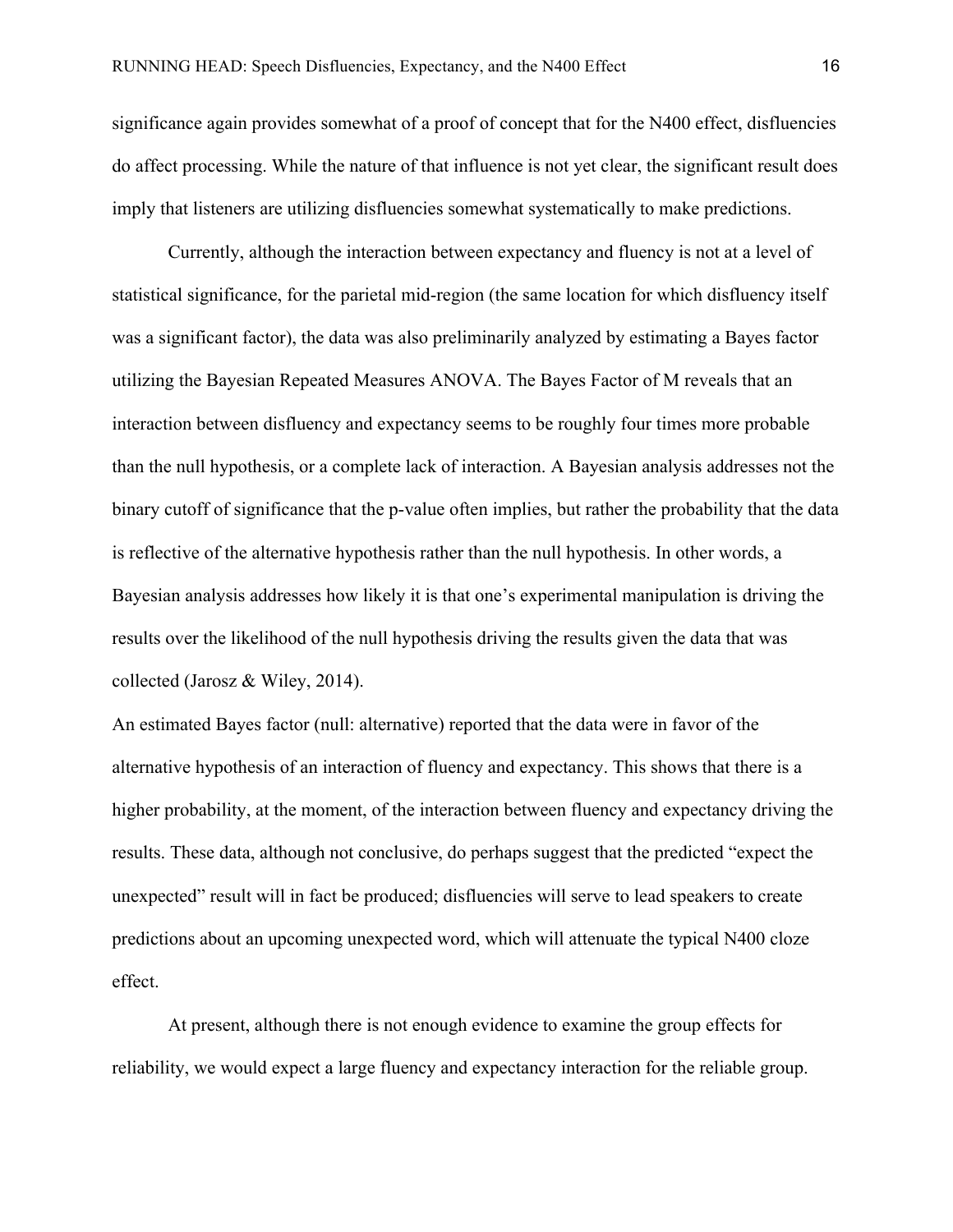Hypothetically, over the course of the experiment, the unreliable group would end up producing just a classic N400 cloze effect rather than the disfluency-catalyzed attenuated N400 effect. This would be because the listeners learn over time that the speaker is not producing disfluencies in a systematic way, so the listeners can't (or shouldn't) use the disfluencies to create systematic "expect the unexpected" predictions based off of the disfluencies. As participants continue to be run, there will be opportunity to look at these data at the group level, in order to see if participants do in fact learn about how listeners are using a speakers' reliable or unreliable disfluency across the course of an experiment, and then use that information to modulate their predictions.

### **Limitations and Future Directions**

 An immediate limitation of this study is the current small sample size; however, the study will continue to be run with the ultimate goal of a sample size of 48. This increase in sample size will result in an increase in statistical power, allowing for more robust interpretations of the expectancy and frequency interaction, as well as allowing for an exploration of the between groups interaction of the reliable and unreliable speaker.

 At the present moment, however, we can conclude that our results are in-line with the classic production of the N400 effect, and are hopefully moving in the direction of showing an "expect the unexpected" interaction in the fluency and expectancy interaction.

 If the results do indeed confirm the "expect the unexpected" interaction, this will provide a replication of an effect of relatively recent interest in the speech prediction ERP literature, and will extend the current knowledge base by using a design that examines the effects of disfluencies on multiple ERP signatures of language production (the N400 effect and the late positivity). Additionally, ideally, viewing the between groups effects will offer further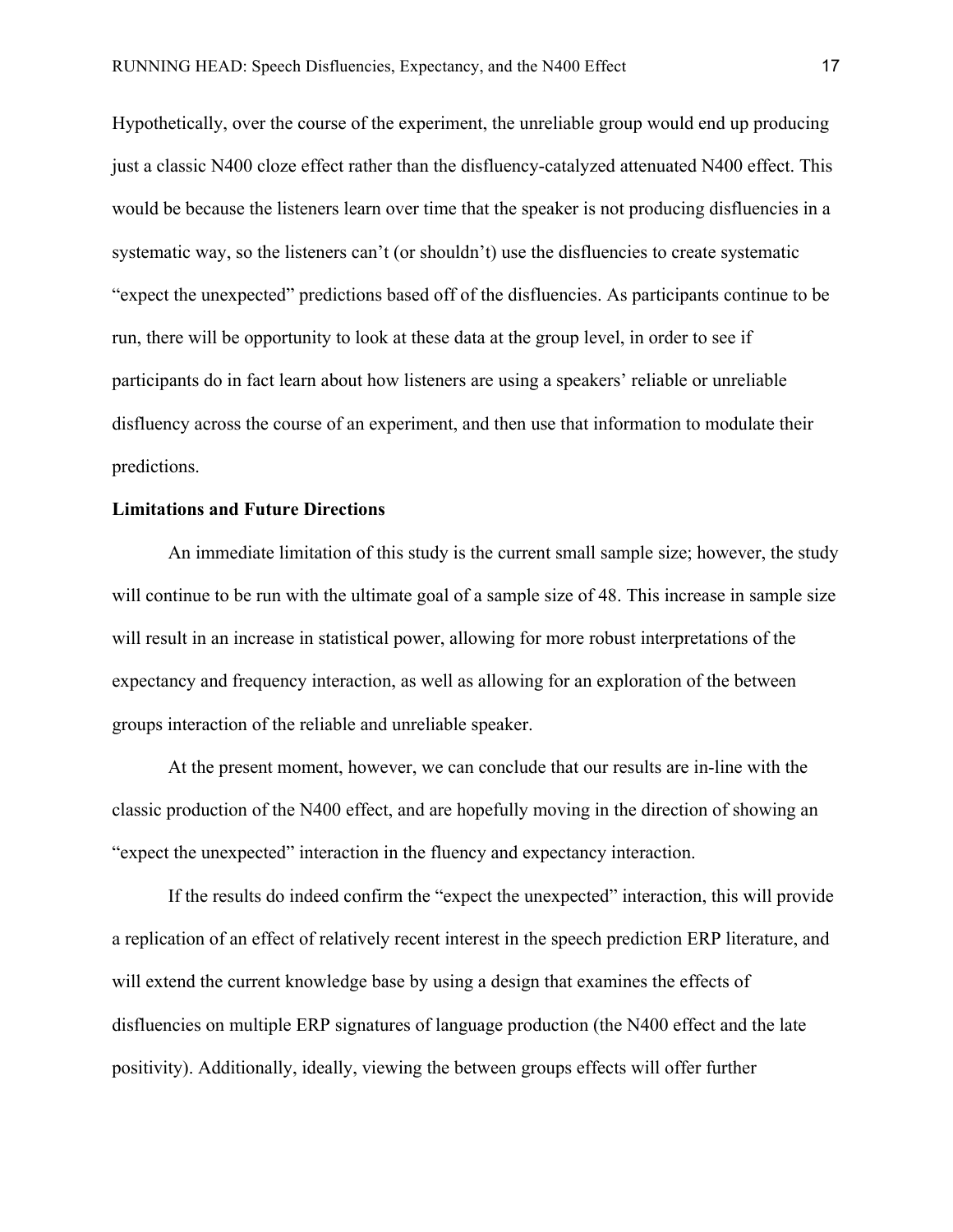information as to how disfluencies are used in creating predictions; can a listener learn over the course of the experiment about a speaker's tendencies, and choose to "ignore" irrelevant pragmatic information such as these disfluencies. In sum, this information will enable us to examine further how exactly disfluencies and expectancy interact to aid listeners' in making predictions about language. This has implications in the larger field of pragmatics, as it relates to listeners learning and then being able to use information about a speaker to help facilitate their comprehension.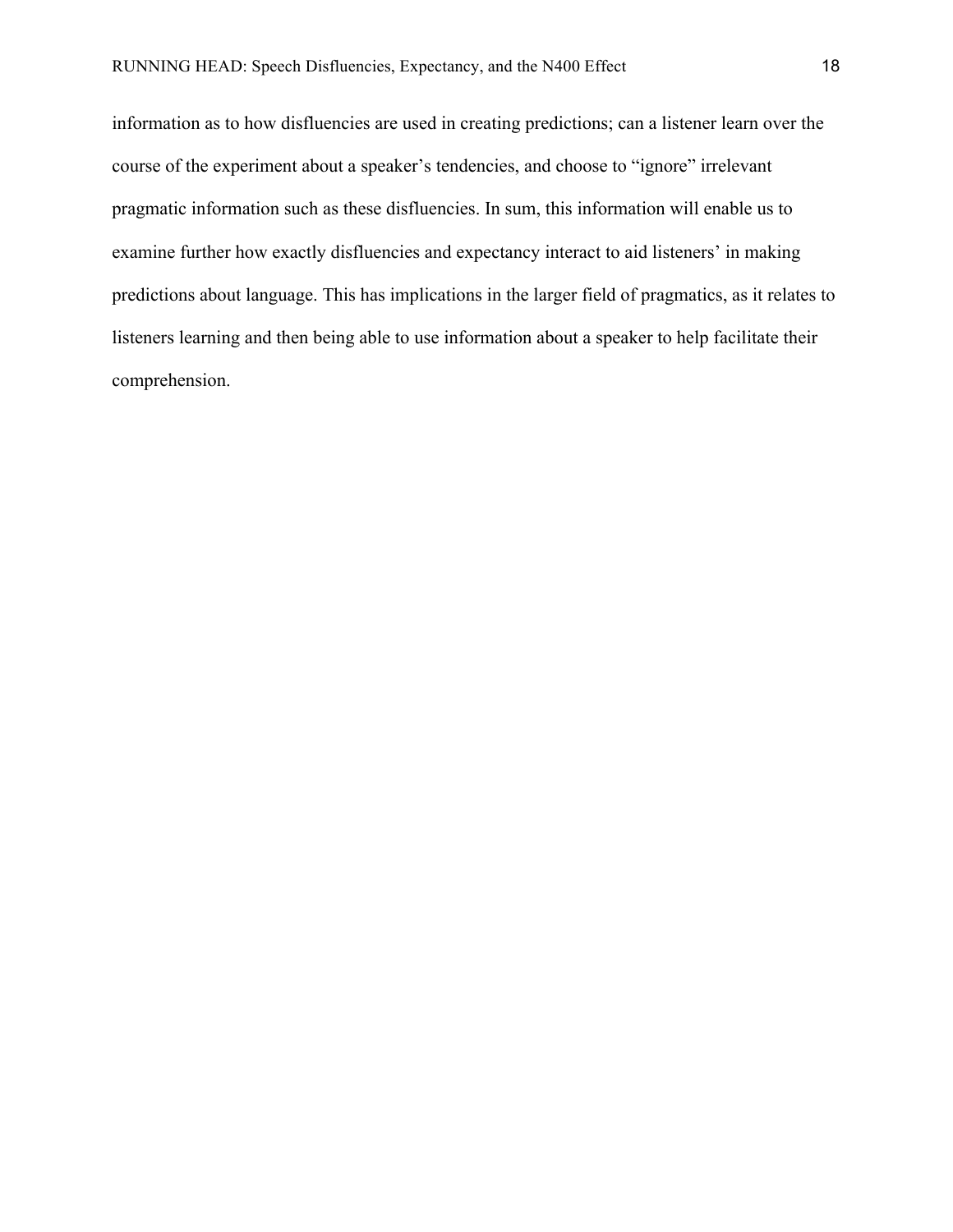## **References**

- Arnold, J. E., Kam, C. L. H., & Tanenhaus, M. K. (2007). If you say thee uh you are describing something hard: the on-line attribution of disfluency during reference comprehension. *Journal of Experimental Psychology: Learning, Memory, and Cognition*, *33*(5), 914
- Arnold, J. E., & Tanenhaus, M. K. (2011). Disfluency effects in comprehension: How new information can become accessible. *The processing and acquisition of reference*, 197-217.
- Balota, D.A., Yap, M.J., Cortese, M.J., Hutchison, K.A., Kessler, B., Loftis, B., Neely, J.H., Nelson, D.L., Simpson, G.B., & Treiman, R. (2007). The English Lexicon Project. Behavior Research Methods, 39, 445-459.
- Beattie, G. W., & Butterworth, B. L. (1979). Contextual probability and word frequency as determinants of pauses and errors in spontaneous speech. *Language and Speech*, *22*(3), 201-211.
- Bögels S, Kendrick KH, Levinson SC (2015) Never Say No … How the Brain Interprets the Pregnant Pause in Conversation. PLoS ONE 10(12): e0145474. doi:10.1371/journal.pone.0145474
- Bosker, H. R., Quené, H., Sanders, T., & de Jong, N. H. (2014). Native 'ums elicit prediction of low-frequency referents, but non-native 'um's do not. *Journal of memory and language*, *75*, 104-116.

Clark and Fox Tree (2002). Using *uh* and *um* in spontaneous speaking. *Cognition*, *84*(1). 73-111.

Corley, M., MacGregor, L. J., & Donaldson, D. I. (2007). It's the way that you, er, say it: Hesitations in speech affect language comprehension. *Cognition*,*105*(3), 658-668.

Federmeier, K. D., Wlotko, E. W., De Ochoa-Dewald, E., & Kutas, M. (2007). Multiple effects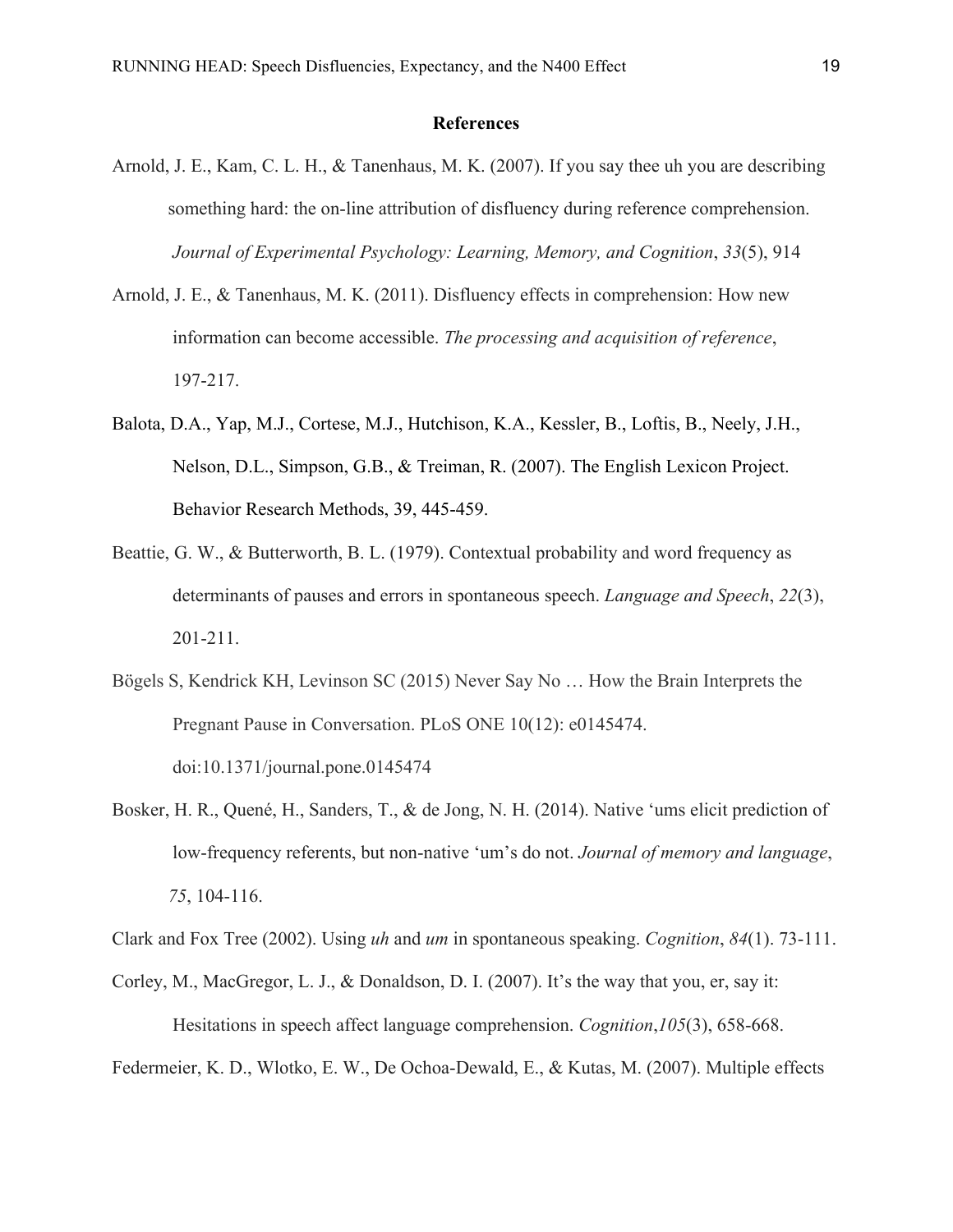of sentential constraint on word processing. *Brain research*,*1146*, 75-84.

- Heller, D., Arnold, J. E., Klein, N., & Tanenhaus, M. K. (2015). Inferring Difficulty: Flexibility in the Real-time Processing of Disfluency. *Language and Speech*, *58*(2), 190-203.
- Jarosz, A. F., & Wiley, J. (2014). What are the odds? A practical guide to computing and reporting Bayes Factors. *The Journal of Problem Solving*,*7*(1), 2.
- Kuperberg, G. R., & Jaeger, T. F. (2016). What do we mean by prediction in language comprehension?. *Language, Cognition and Neuroscience*, *31*(1), 32-59.
- Kutas, M., & Federmeier, K. D. (2011). Thirty years and counting: Finding meaning in the N400 component of the event related brain potential (ERP).*Annual review of psychology*, *62*, 621.
- MacGregor, L. J., Corley, M., & Donaldson, D. I. (2010). Listening to the sound of silence: Disfluent silent pauses in speech have consequences for listeners.*Neuropsychologia*, *48*(14), 3982-3992.
- Scontras, G., Badecker, W., Shank, L., Lim, E., & Fedorenko, E. (2015). Syntactic Complexity Effects in Sentence Production. *Cognitive science*, *39*(3), 559-583.
- Wlotko, E. W., & Federmeier, K. D. (2012). So that's what you meant! Event-related potentials reveal multiple aspects of context use during construction of message-level meaning. *NeuroImage*, *62*(1), 356-366.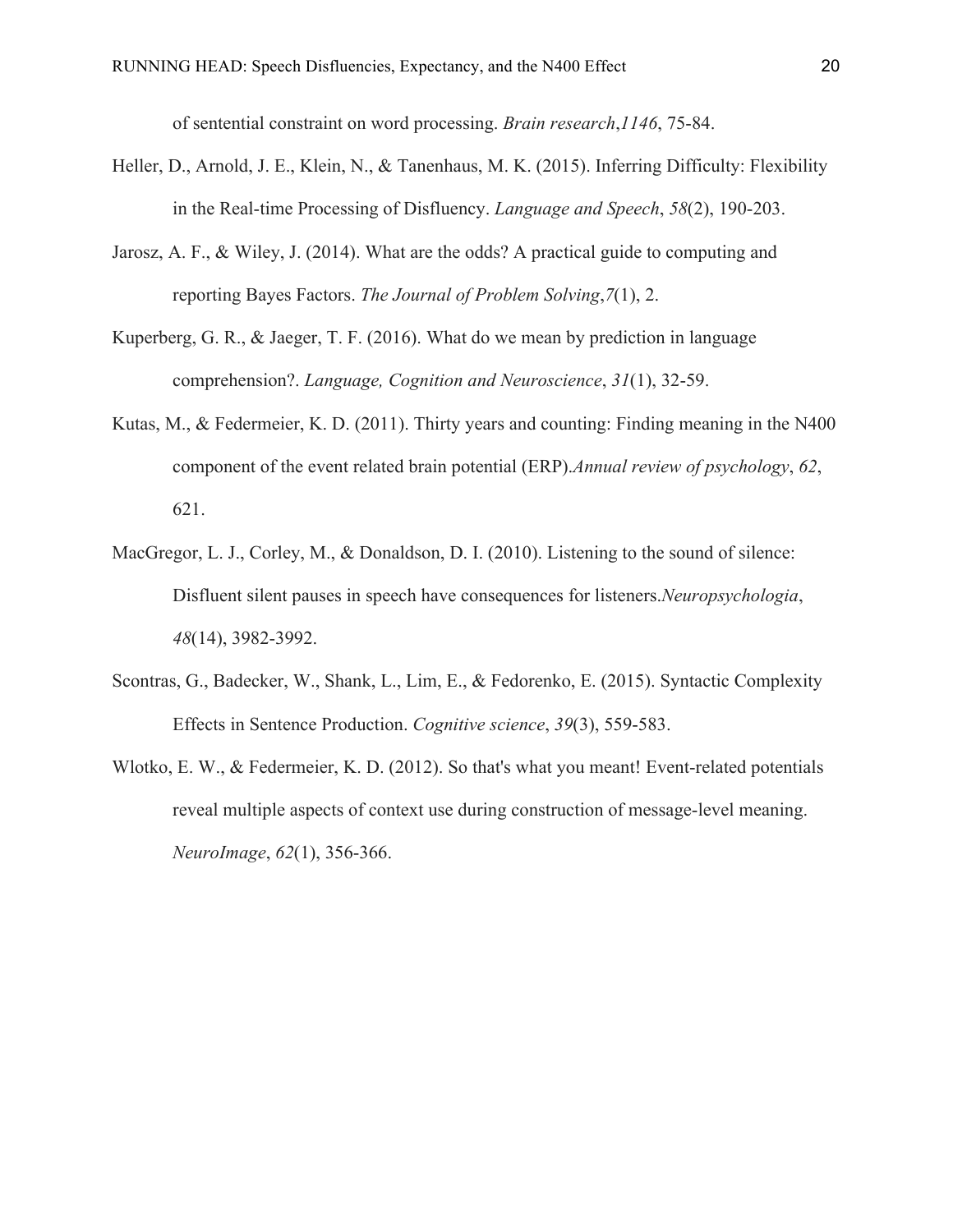

Figure 1. *The main effects of expectancy*.

The main effect of expectancy showed a significant N400 effect for both experimental regions.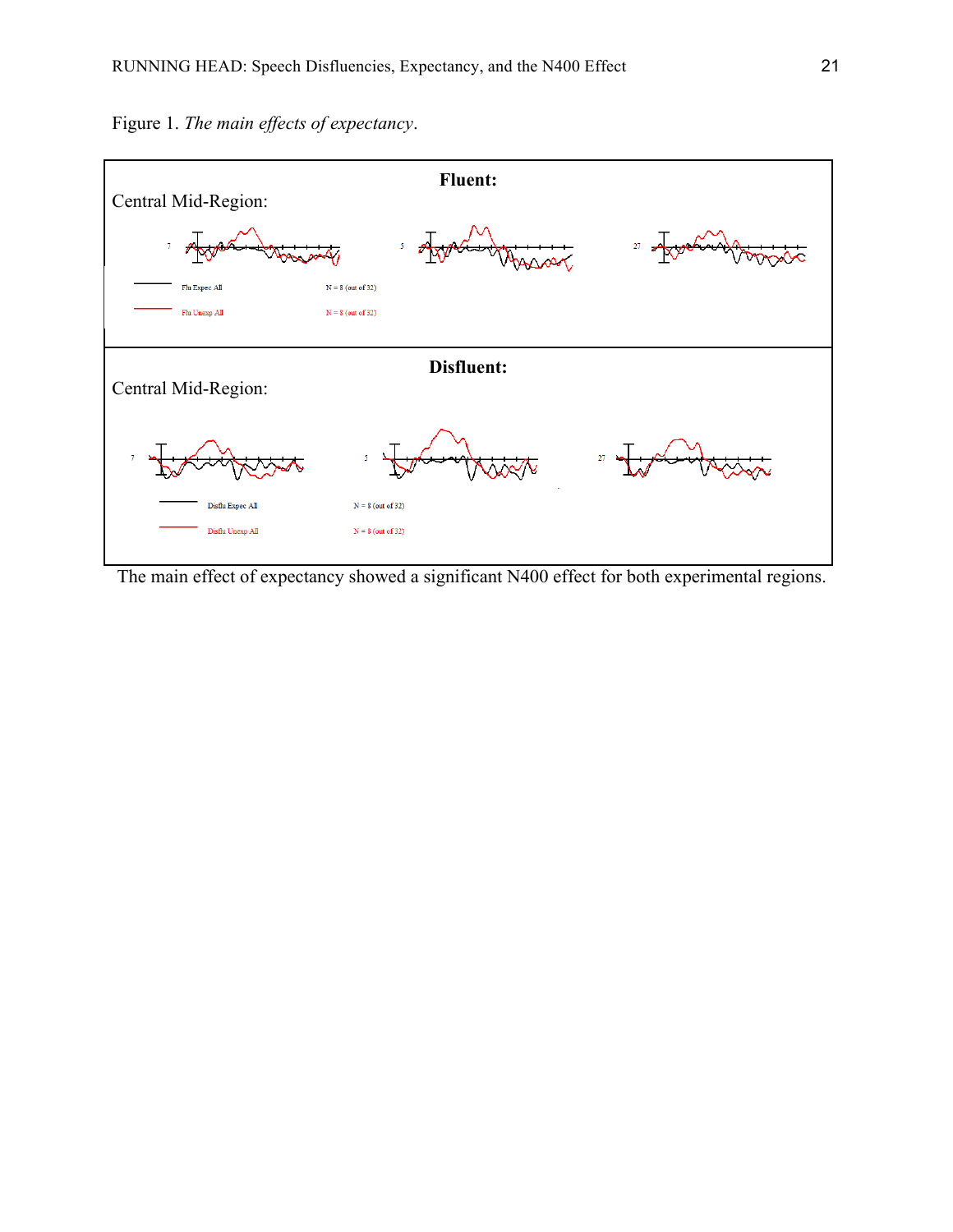

Figure 2. *The main effects of disfluency.*

The main effect of fluency showed a significant N400 effect over the parietal mid0region, but not a significant effect for the central mid-region.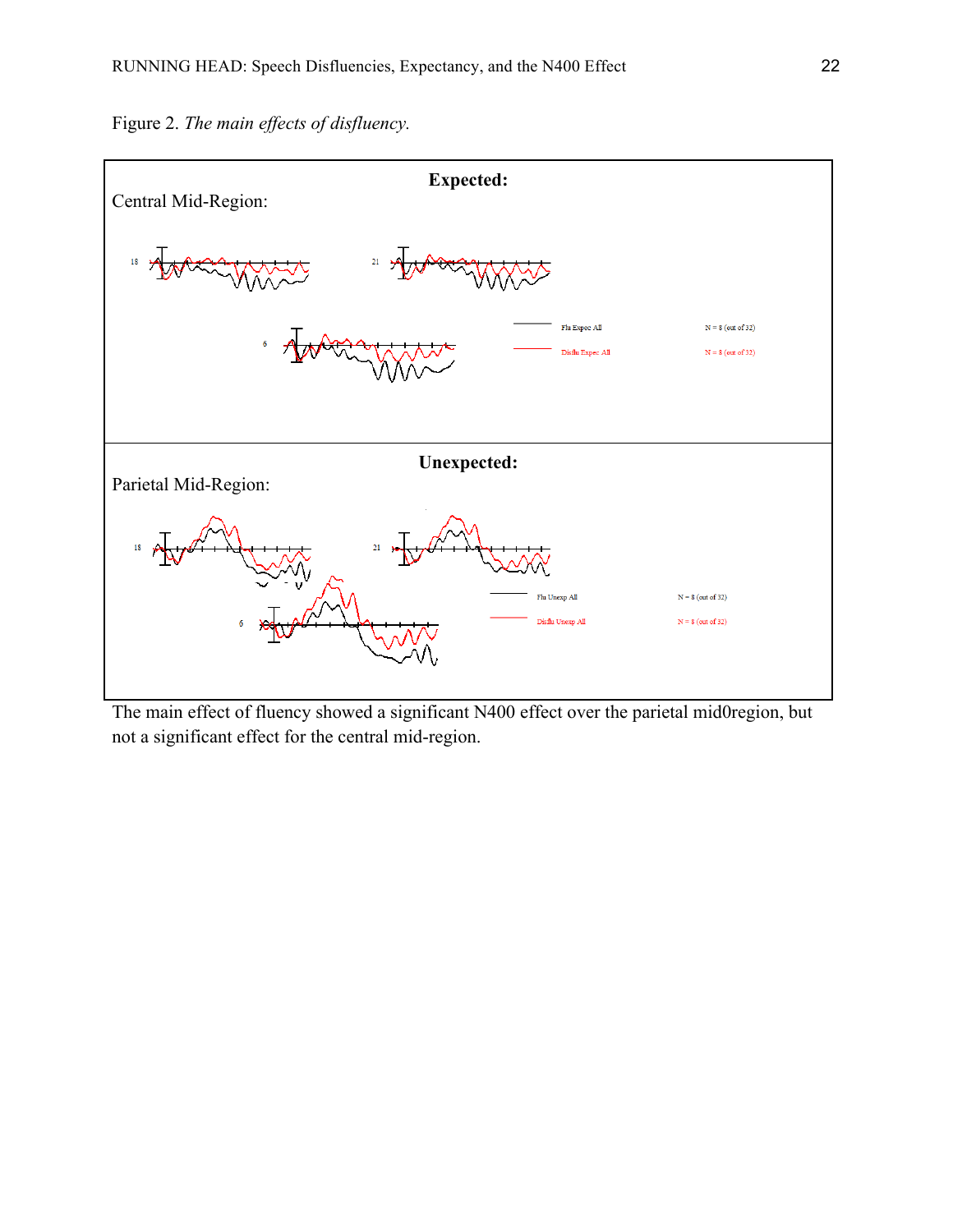| <b>Constraint:</b>                                                                | <b>Expectancy:</b>       |
|-----------------------------------------------------------------------------------|--------------------------|
| Low Constraint:<br>In his haste, the young man had forgotten to<br>sign the       | Unexpected:<br>clipboard |
| High Constraint:<br>He put a clean sheet on the                                   | Unexpected:<br>clipboard |
| High Constraint:<br>He put a clean sheet on the                                   | Expected:<br>bed         |
|                                                                                   |                          |
| Low Constraint:<br>Helen reached up to dust the                                   | Unexpected:<br>dresser   |
| High Constraint:<br>The groom took the bride's hand and placed<br>the ring on her | Unexpected:<br>dresser   |
| High Constraint:<br>The groom took the bride's hand and placed<br>the ring on her | Expected:<br>finger      |

Table 1. *Stimulus Examples*

One third of all sentences were low constraint with exclusively low cloze completions. Two thirds of the sentences were highly constraining, half of which had high cloze completions and half of which had low cloze completions; each low constraint-low cloze completion had a corresponding high constraint-low cloze completion.

*Note*: for all recorded sentences, the disfluency was placed before the final word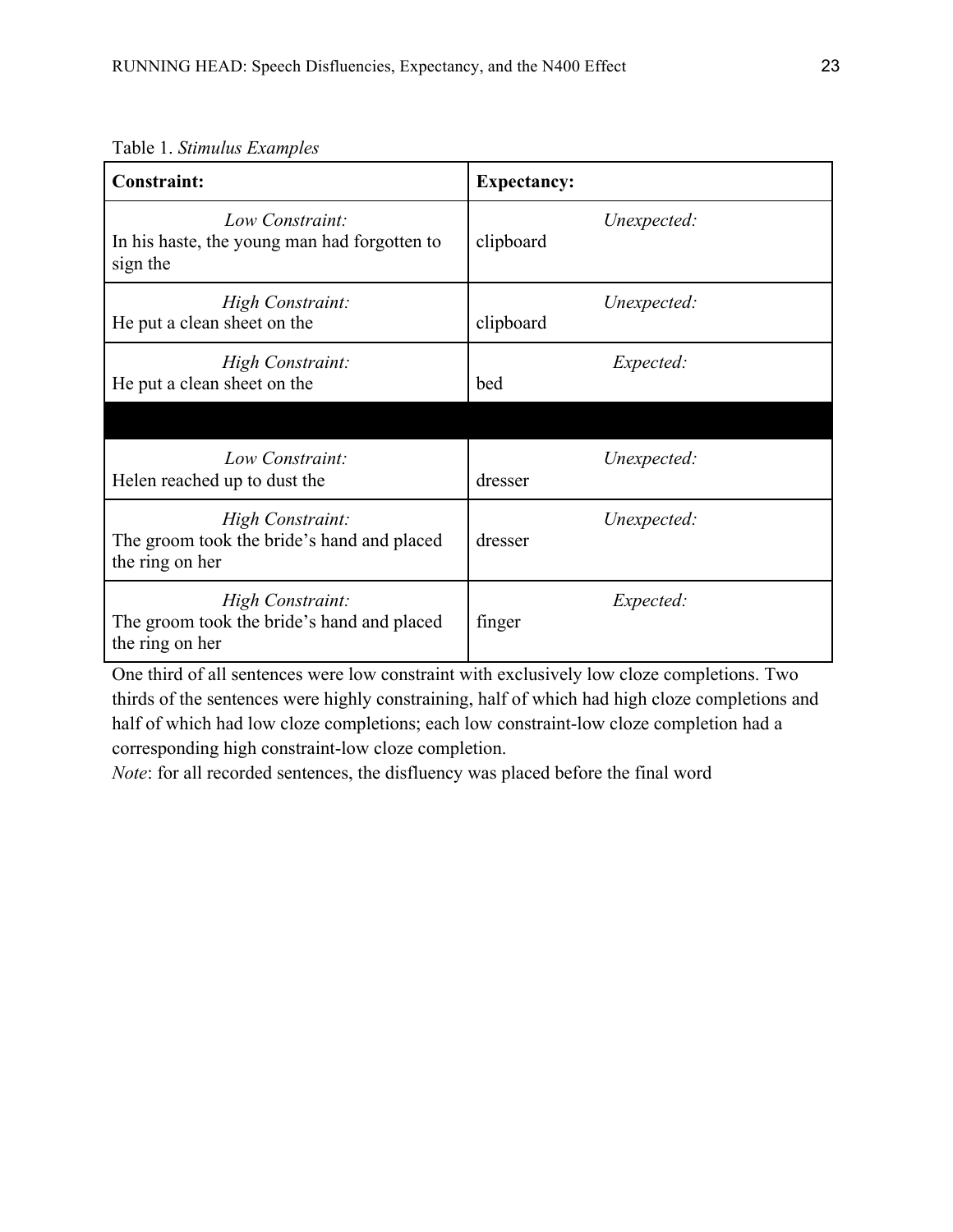| Total Items: 384                   |                               |                                        |                                                 |
|------------------------------------|-------------------------------|----------------------------------------|-------------------------------------------------|
| Experimental Total: 192            |                               | Fillers Total: 192                     |                                                 |
|                                    |                               |                                        |                                                 |
| Low Constraint                     | <b>High Constraint</b>        | "Reliable" (Fillers)                   | "Unreliable" (Fillers)                          |
| 32 disfluent<br>unexpected         | 32 disfluent<br>expected      | 96 disfluent before<br>unexpected      | 48 disfluent before<br>expected                 |
| 32 fluent<br>unexpected            | 32 disfluent<br>unexpected    | 96 fluent before<br>expected           | 48 disfluent before<br>unexpected               |
|                                    | 32 fluent expected            |                                        | 48 fluent expected                              |
|                                    | 32 fluent<br>unexpected       |                                        | 48 fluent unexpected                            |
|                                    |                               |                                        |                                                 |
|                                    |                               | Percent of Reliably<br>Used Fillers: 1 | <b>Percent of Reliably Used</b><br>Fillers: 0.5 |
| <b>Total Low</b><br>Constraint: 64 | Total High<br>Constraint: 128 | Total "Reliable"<br>Fillers: 192       | Total "Unreliable" Fillers:<br>192              |

Table 2. *Experimental Design*

The complete stimulus had half experimental words and half fillers; the fillers are the location of the between group manipulation. For the reliable group, all disfluencies were before unexpected completions, reflecting the systematic way in which they are typically used. For the unreliable group, half of the disfluencies were before unexpected words and half were before expected words, so that listeners had no reliable pattern of disfluencies to make predictions about.